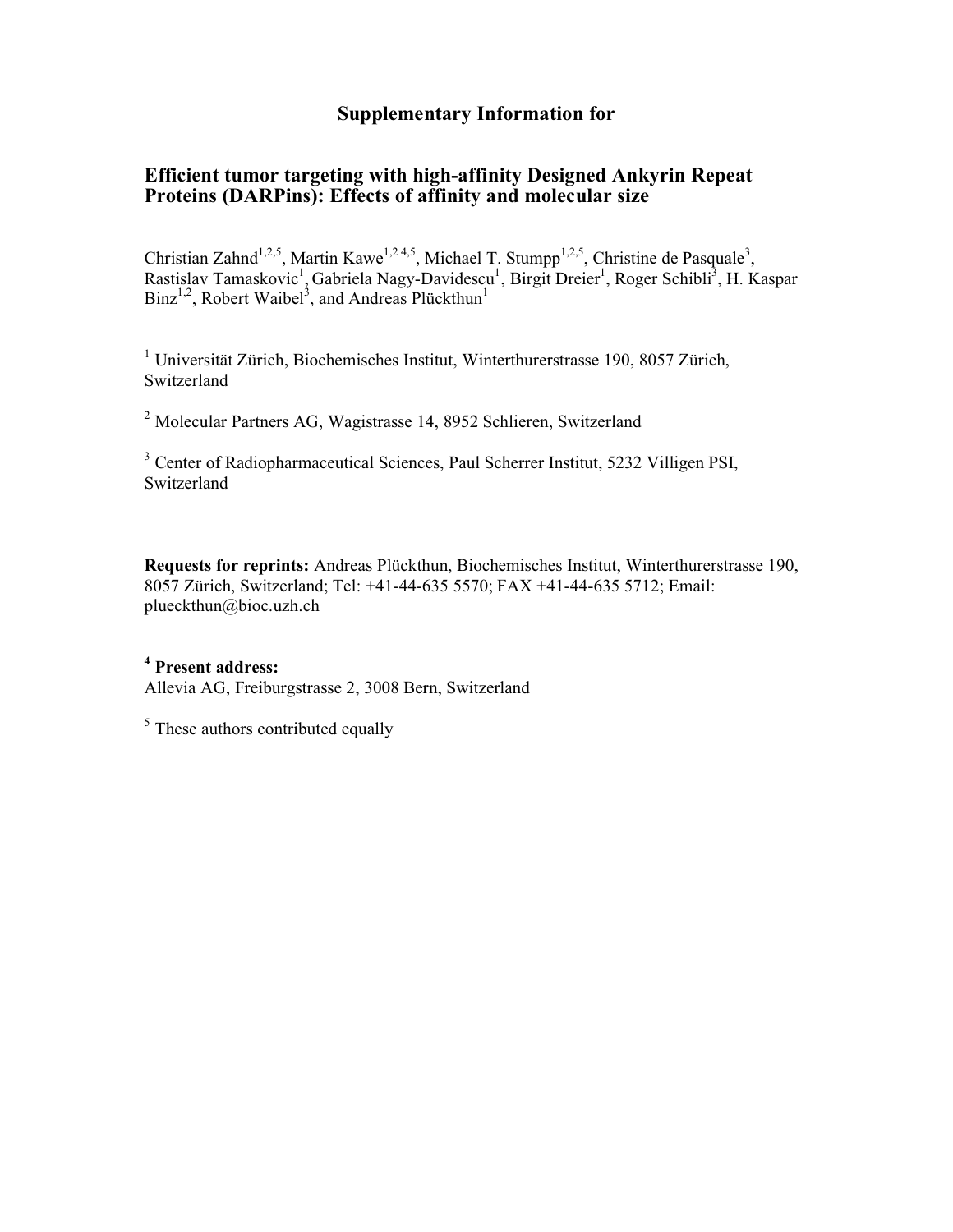### **Supplementary Materials and Methods**

**His-Tag-Specific 99mTc Labeling of the DARPins.** The radioactive labeling of the DARPins with  $^{99m}Tc(CO)$ <sub>3</sub> at the his tag was performed essentially as described before (1). An Isolink kit vial (Mallinckrodt Medical B.V.), which contains in lyophilized form 8.5 mg sodium tartrate, 2.85 mg  $\text{Na}_2\text{B}_4\text{O}_7$  10H<sub>2</sub>O, 7.15 mg of sodium carbonate, and 4.5 mg sodium boranocarbonate, was used to prepare  $\binom{99 \text{m}}{2}$  c(H<sub>2</sub>O)<sub>3</sub>(CO)<sub>3</sub><sup>+</sup>. For this purpose, 1 ml of freshly eluted  $\frac{99 \text{m}}{\text{TCO}_4}$  from a commercial generator was added to the vial. The vial was placed in a boiling water bath for 20 minutes. A buffer mixture (pH 6.5, 2 parts 1 N HCl/ 3 parts 0.6 M phosphate buffer pH 7.0) (350 μl) was added to the prepared kit to neutralize the solution, and to decompose any residual boranocarbonate. Quality control of  $[{}^{99m}\text{Tc}(\text{H}_2\text{O})_3(\text{CO})_3]^+$ precursor was performed by TLC and reverse phase HPLC  $(C_{18}$  column). For labeling purposes all DARPins were first mixed with 1/10 volume of 1.0 M MES, pH 6.5, and concentrated to ~0.7–1.3 mg/ml before the required radioactivity of  $\left[^{99m}\text{Tc}(\hat{H_2O})_3(\text{CO})_3\right]^+$ precursor was added. This mixture was incubated at 37°C for 1 h. Since incorporation was complete, preparative removal of any unincorporated  $\frac{99 \text{m}}{\text{Tc(CO)}}$  was not necessary. The labeled protein was checked by gel filtration analysis on a Superdex 75 gel filtration column (GE Healthcare) connected to a HPLC radioactivity monitor (LB 508, Berthold).

**Tumor Cell Lines.** For most *in vitro* cell binding experiments, *in viv*o tumor localization and biodistribution studies, the human ovarian carcinoma cell line SK-OV-3.ip was used (2) (kindly provided by Ellen Vitetta, University of Texas, Dallas, TX, USA), which is a derivative cell line isolated from the ascites that developed in mice given injections of human carcinoma SK-OV-3 cells. It was reported to express 2-fold higher levels of HER2 (2) than SK-OV-3. Nonetheless, the levels of tumor accumulation were comparable for SK-OV-3 and SK-OV-3.ip (Supplementary Table ST1). For some cell binding experiments, SK-OV-3 (3) (HTB77, ECACC, Salisbury, Wilts, UK) and BT474 cells (4) (HTB-20) were also used.

**Biodistribution Studies of DARPins.** Biodistribution studies of the various DARPin formats were performed in athymic mice to analyze their tumor localization, serum persistence, and body clearance. Mice were housed under controlled temperature  $(26^{\circ}C)$ , humidity (68%) and daily light cycle (12 h light/ 12 h dark). Mice experiments were approved by the Animal Ethics Committee of the Kanton of Aargau (Nr. 75528). Female 6–8 weeks old CD1-FOXn1/nu mice (Charles River, Germany) were engrafted with human SK-OV-3.ip tumor cells (or SK-OV-3 cells were indicated) subcutaneously injected at the lateral flanks  $(10^6 \text{ cells}, \text{mixed with BD Matrigel Matrix HC}; \text{BD Biosciences}, \text{Bedford}, \text{MA}, \text{USA})$ . The studies were started two to three weeks after tumor inoculation, when the tumors had reached a size of  $50-300$  mg. Each mouse received intravenously (i.v.) a single dose of  $8-10 \mu$ g of <sup>99m</sup>Tc(CO)<sub>3</sub>-labeled DARPin (37 MBq/mouse), administered in 100  $\mu$ l. Mice (*n* = 3 per time<br>point and construct) were sacrificed after 1 h 4 h 24 h 48 h and 72 h n i (as indicated in point and construct) were sacrificed after 1 h, 4 h, 24 h, 48 h, and 72 h p.i. (as indicated in results), organs were removed and the accumulated radioactivity was measured in a  $\gamma$ scintillation counter. The determined radioactivity of each organ and time point was normalized to the percentage of injected dose per gram tissue  $(\frac{\%}{ID/g})$ . The total amount of injected radioactivity was arbitrarily set to 100%.

**Tumor Autoradiography.** Twenty four h after 10  $\mu$ g (37 MBq) of the  $\frac{99m}{\text{TC(CO)}}$ <sub>3</sub>labeled DARPin G3 had been injected into tumor bearing mice, the SK-OV-3.ip tumors (0.5 cm diameter) were cut in 3 layers (rim, middle section, rim). The slices were put on Kodak X-Omat Blue (XB) film and exposed for 4 h. The slices were also analyzed with a Packard InstantImager.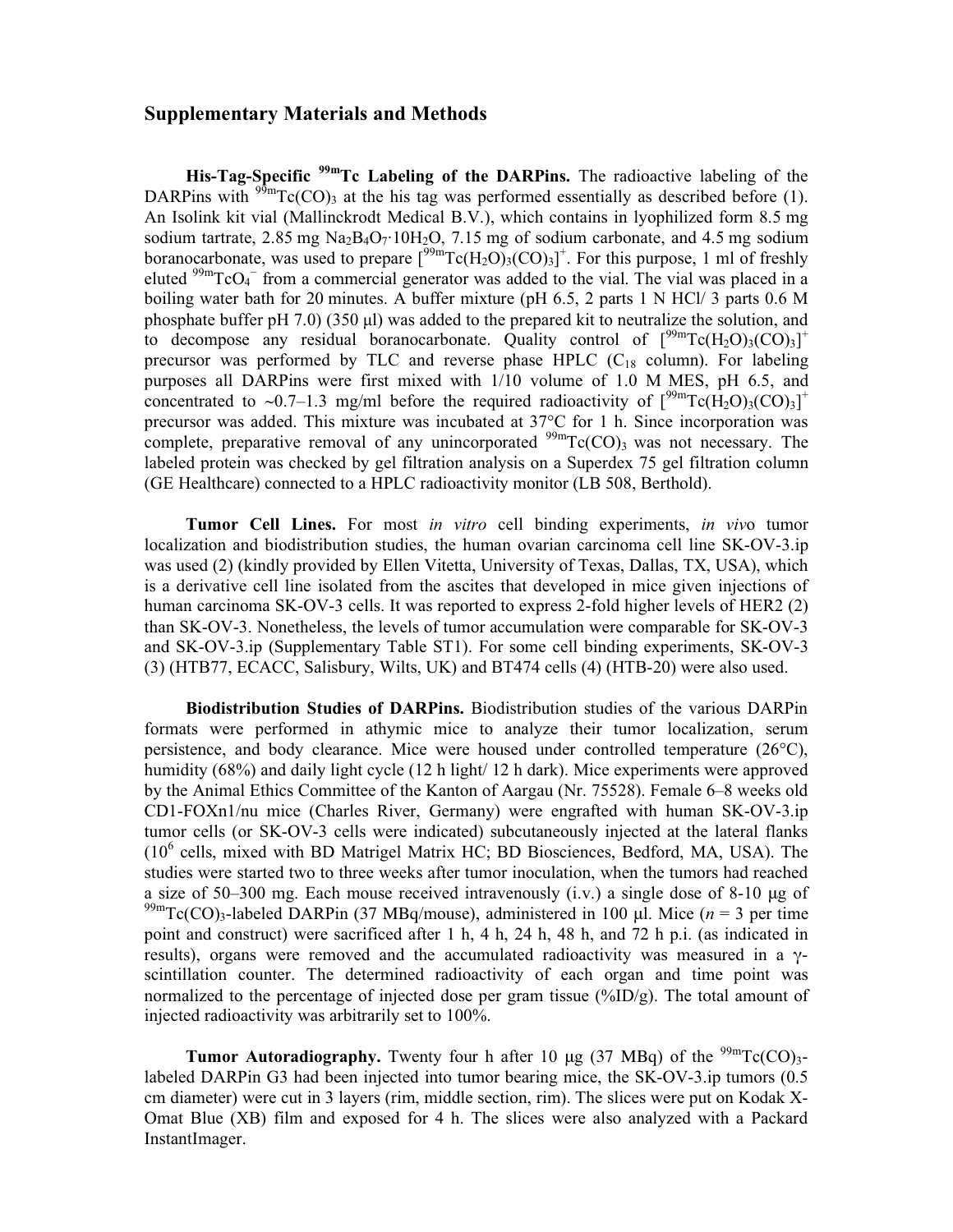**SPECT Imaging Studies.** Single photon emission computed tomography (SPECT) imaging experiments were performed with an  $X$ -SPECT<sup>TM</sup>-system (Gamma Medica Inc.) with a single head SPECT-device and a computed tomography (CT) device, 22 to 26 h p.i. of the radiotracer, the  $^{99m}Tc(CO)$ <sub>3</sub>-labeled DARPin G3 and G3-PEG20. The DARPin (555 MBq/ 200 µl) was administered via a lateral tail vein. The mice were anesthetized with an isoflurane/oxygen mixture and positioned in the SPECT-camera using the animal bed intended for this purpose. The depth of anesthesia was monitored by measuring respiratory frequency. Body temperature was controlled by a rectal probe and kept at 37°C by a thermo coupler and a heated air stream. In some cases imaging studies were performed post mortem. SPECT-data were acquired and reconstructed by the software LumaGEM (version 5.407 lum 10). CT data were acquired by the X-Ray CT-system Gamma Medica<sup>TM</sup> and reconstructed by the software Cobra (version 4.5.1). Fusion of SPECT- and CT-data was performed by the software IDL Virtual Machine<sup>TM</sup> (version 6.0). Images were generated by Amira<sup>TM</sup> (version 3.1.1). Acquisition time varied between 32 min (G3-PEG20) and 53 min (G3).

For high resolution images, tumors were scanned with a pinhole collimator (tungsten based collimator on 1 mm diameter). The SPECT field of view was reduced to 30 mm x 30 mm and the acquisition time was increased to 4 h. The voxel limits were set to red  $\geq$  500 counts, voxel counts  $\leq 100$  were neglected.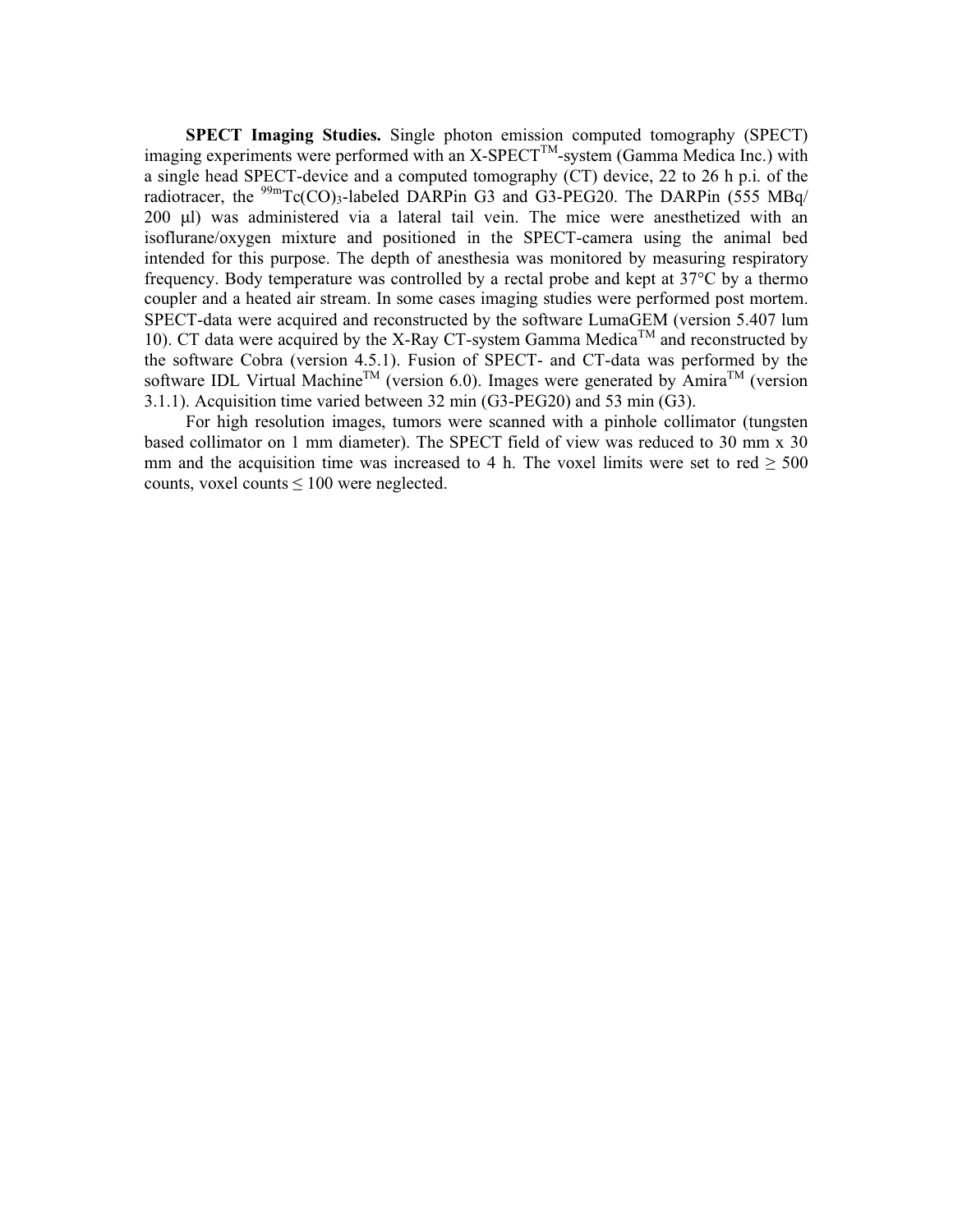| organ                                 | 1h                         |               | 4h                        |               |                           | 24 <sub>h</sub> |             | 48h   |  |
|---------------------------------------|----------------------------|---------------|---------------------------|---------------|---------------------------|-----------------|-------------|-------|--|
|                                       |                            |               |                           |               |                           |                 |             |       |  |
| $G3$ in $SK-OV-3$                     |                            |               |                           |               |                           |                 |             |       |  |
| <b>Blood</b>                          | $0.89 \pm$                 | 0.23          | $0.37 \pm$                | 0.04          | $0.13 \pm$                | 0.02            | $0.06 \pm$  | 0.00  |  |
| Heart                                 | $0.81 \pm$                 | 0.22          | $0.49 \pm$                | 0.07          | $0.26 \pm$                | 0.04            | $0.19 \pm$  | 0.02  |  |
| Lung                                  | $1.22 \pm$                 | 0.30          | $0.72 \pm$                | 0.07          | $0.36 \pm$                | 0.03            | $0.23 \pm$  | 0.03  |  |
| Spleen                                | $1.13 \pm$                 | 0.33          | $1.08 \pm$                | 0.15          | $0.68 \pm$                | 0.13            | $0.44 \pm$  | 0.06  |  |
| Kidney                                | $162.02 \pm$               | 17.85         | $162.37 \pm$              | 18.04         | $91.04 \pm$               | 0.45            | $46.42 \pm$ | 9.74  |  |
| Stomach                               | $0.65 \pm$                 | 0.18          | $0.64 \pm$                | 0.21          | $0.91 \pm$                | 0.57            | $0.32 \pm$  | 0.13  |  |
| Colon                                 | $0.69 \pm$                 | 0.18          | $0.65 \pm$                | 0.14          | $0.39 \pm$                | 0.03            | $0.19 \pm$  | 0.02  |  |
| Liver                                 | $7.78 \pm$                 | 2.30          | $8.34 \pm$                | 1.09          | $3.86 \pm$                | 0.72            | $2.94 \pm$  | 1.00  |  |
| Muscle                                | $0.58 \pm$                 | 0.21          | $0.47 \pm$                | 0.17          | $0.18 \pm$                | 0.01            | $0.11 \pm$  | 0.02  |  |
| Bone                                  | $1.38 \pm$                 | 0.27          | $1.05 \pm$                | 0.21          | $0.78 \pm$                | 0.08            | $0.91 \pm$  | 0.23  |  |
| <b>Tumor</b>                          | $8.27 \pm$                 | 2.67          | $11.16 \pm$               | 1.36          | $8.13 \pm$                | 1.29            | $4.64 \pm$  | 0.38  |  |
| T:B                                   | $9.29 \pm$                 | 5.37          | $30.16 \pm$               | 6.94          | $62.54 \pm$               | 21.46           | $77.33 \pm$ | 11.52 |  |
|                                       |                            |               |                           |               |                           |                 |             |       |  |
| G3 in SK-OV-3.ip                      |                            |               |                           |               |                           |                 |             |       |  |
| <b>Blood</b>                          |                            |               | $0.35 \pm$                | 0.03          | $0.11 \pm$                | 0.01            |             |       |  |
| Heart                                 |                            |               | $0.48 \pm$                | 0.05          | $0.27 \pm$                | 0.03            |             |       |  |
| Lung                                  |                            |               | $0.73 \pm$                | 0.15          | $0.34 \pm$                | 0.04            |             |       |  |
| Spleen                                |                            |               | $1.06 \pm$                | 0.14          | $0.65 \pm$                | 0.03            |             |       |  |
| Kidney                                |                            |               | $144.37 \pm$              | 9.17          | $73.33 \pm$               | 10.54           |             |       |  |
| Stomach                               |                            |               | $0.53 \pm$                | 0.18          | $0.37 \pm$                | 0.13            |             |       |  |
| Colon                                 |                            |               | $0.58 \pm$                | 0.14          | $0.28 \pm$                | 0.06            |             |       |  |
| Liver                                 |                            |               | $8.70 \pm$                | 1.27          | 4.24 $\pm$                | 0.42            |             |       |  |
| Muscle                                |                            |               | $0.37 \pm$                | 0.08          | $0.17 \pm$                | 0.01            |             |       |  |
| Bone                                  |                            |               | $1.37 \pm$                | 0.33          | $0.96 \pm$                | 0.38            |             |       |  |
| Tumor                                 |                            |               | $8.37 \pm$                | 1.71          | $6.21 \pm$                | 0.97            |             |       |  |
| T:B                                   |                            |               | $23.91 \pm$               | 7.08          | $56.45 \pm$               | 12.76           |             |       |  |
|                                       |                            |               |                           |               |                           |                 |             |       |  |
| $E3\_5$ in SK-OV-3.ip<br><b>Blood</b> |                            |               | $0.42 \pm$                | 0.03          |                           |                 |             |       |  |
| Heart                                 |                            |               | $0.51 \pm$                | 0.07          | $0.14 \pm$<br>$0.24 \pm$  | 0.01<br>0.02    |             |       |  |
| Lung                                  |                            |               | $0.64 \pm$                | 0.11          | $0.30 \pm$                | 0.04            |             |       |  |
| Spleen                                |                            |               | $0.82 \pm$                | 0.11          | $0.48 \pm$                | 0.09            |             |       |  |
| Kidney                                |                            |               | $170.46 \pm$              | 18.84         | $78.11 \pm$               | 6.99            |             |       |  |
| Stomach                               |                            |               | $3.39 \pm$                | 4.80          | $0.50 \pm$                | 0.07            |             |       |  |
| Colon                                 |                            |               | $1.26 \pm$                | 1.30          | $0.29 \pm$                | 0.06            |             |       |  |
| Liver                                 |                            |               | $4.12 \pm$                | 0.64          | $2.50 \pm$                | 0.09            |             |       |  |
| Muscle                                |                            |               | $0.36 \pm$                | 0.04          | $0.15 \pm$                | 0.01            |             |       |  |
| Bone                                  |                            |               | $1.31 \pm$                | 0.46          | $0.91 \pm$                | 0.07            |             |       |  |
| Tumor                                 |                            |               | $1.18 \pm$                | 0.21          | $0.46 \pm$                | 0.05            |             |       |  |
| T:B                                   |                            |               | $2.81 \pm$                | 0.72          | $3.29 \pm$                | 0.65            |             |       |  |
|                                       |                            |               |                           |               |                           |                 |             |       |  |
| 4D5scFv in SK-OV-3.ip                 |                            |               |                           |               |                           |                 |             |       |  |
| <b>Blood</b>                          | $3.03 \pm$                 | 0.44          | $1.27 \pm$                | 0.41          | $0.50 \pm$                | 0.08            |             |       |  |
| Heart                                 | $1.50 \pm$                 | 0.29          | $0.70 \pm$                | 0.22          | $0.42~\pm$                | 0.09            |             |       |  |
| Lung                                  | $2.70 \pm$                 | 0.21          | $1.31 \pm$                | 0.47          | $0.84 \pm$                | 0.16            |             |       |  |
| Spleen<br>Kidney                      | $1.30 \pm$                 | 0.16<br>15.69 | $0.85 \pm$                | 0.26<br>32.93 | $0.54 \pm$<br>$51.73 \pm$ | 0.16<br>7.51    |             |       |  |
| Stomach                               | $124.77 \pm$<br>1.83 $\pm$ | 0.85          | $80.25 \pm$<br>$6.43 \pm$ | 4.05          | $0.94~\pm$                | $0.10\,$        |             |       |  |
| Colon                                 | $1.40 \pm$                 | 0.21          | $1.32~\pm$                | 0.51          | $0.57 \pm$                | 0.11            |             |       |  |
| Liver                                 | 7.68 $\pm$                 | 1.63          | 5.72 $\pm$                | 2.02          | $3.99 \pm$                | 2.27            |             |       |  |
| Muscle                                | $0.64 \pm$                 | 0.08          | $0.35 \pm$                | 0.14          | $0.25 \pm$                | 0.03            |             |       |  |
| Bone                                  | $0.88 \pm$                 | 0.14          | $0.54 \pm$                | 0.21          | $0.34 \pm$                | 0.08            |             |       |  |
| <b>Tumor</b>                          | $2.92 \pm$                 | 0.32          | $1.98 \pm$                | 0.73          | $1.86 \pm$                | 0.49            |             |       |  |
| T:B                                   | $0.96 \pm$                 | 0.25          | $1.56 \pm$                | 1.08          | $3.72 \pm$                | 1.58            |             |       |  |

#### **Table ST1: Tissue distributions of DARPins and controls in SK-OV-3 or SK-OV-3.ip tumor bearing mice**

Biodistributions of DARPins and scFv were analyzed in nude mice, xenografted with human ovarian carcinoma SK-OV-3 tumors or SK-OV-3.ip tumors, as indicated. Mice (n=3 per time point) were sacrificed and organs excised at the times indicated after injection of the  $\frac{99m}{\text{TC(CO)}_3}$ labeled constructs. Data are given as percentage of injected dose per gram tissue (% ID/g) and expressed as the mean  $\pm$  S.D.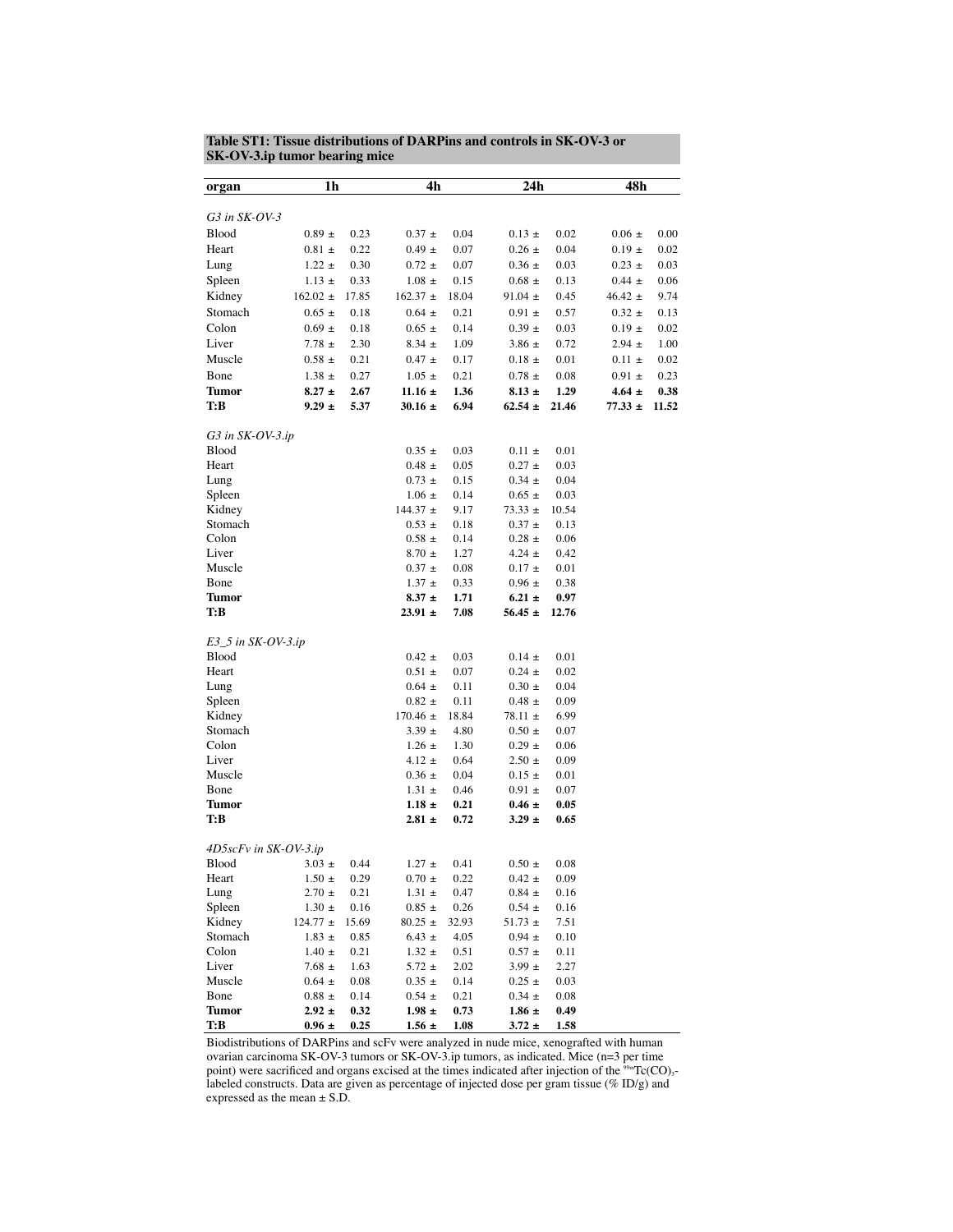| Organ        | 1 <sub>h</sub> |       | $\overline{4h}$ |       |             | $\overline{24h}$ |  |
|--------------|----------------|-------|-----------------|-------|-------------|------------------|--|
|              |                |       |                 |       |             |                  |  |
| $G3-E2$ 5    |                |       |                 |       |             |                  |  |
| <b>Blood</b> | $0.70 \pm$     | 0.19  | $0.41 \pm$      | 0.06  | $0.14 \pm$  | 0.01             |  |
| Heart        | $1.39 \pm$     | 0.38  | $1.00 \pm$      | 0.12  | $0.51 \pm$  | 0.02             |  |
| Lung         | $1.31 \pm$     | 0.31  | $0.99 \pm$      | 0.21  | $0.45 \pm$  | 0.04             |  |
| Spleen       | $3.05 \pm$     | 0.69  | $3.14 \pm$      | 0.36  | $1.26 \pm$  | 0.05             |  |
| Kidney       | $178.91 \pm$   | 17.33 | $182.35 \pm$    | 27.84 | $79.10 \pm$ | 12.12            |  |
| Stomach      | $3.73 \pm$     | 1.39  | $2.71 \pm$      | 0.38  | $0.98 \pm$  | 0.01             |  |
| Colon        | $1.03 \pm$     | 0.14  | $0.80 \pm$      | 0.07  | $0.55 \pm$  | 0.03             |  |
| Liver        | $10.95 \pm$    | 1.95  | $11.63 \pm$     | 1.34  | $6.14 \pm$  | 0.84             |  |
| Muscle       | $0.55 \pm$     | 0.04  | $0.47 \pm$      | 0.11  | $0.25 \pm$  | 0.02             |  |
| Bone         | $3.37 \pm$     | 0.52  | $1.72 \pm$      | 0.12  | $0.96 \pm$  | 0.02             |  |
| <b>Tumor</b> | $3.37 \pm$     | 0.52  | $3.01 \pm$      | 0.09  | $1.77 \pm$  | 0.17             |  |
| T:B          | $4.81 \pm$     | 2.05  | $7.34 \pm$      | 1.29  | $12.64 \pm$ | 2.12             |  |
|              |                |       |                 |       |             |                  |  |
| $G3-G3$      |                |       |                 |       |             |                  |  |
| <b>Blood</b> | $0.72 \pm$     | 0.12  | $0.50 \pm$      | 0.15  | $0.18 \pm$  | 0.08             |  |
| Heart        | $1.39 \pm$     | 0.25  | $1.48 \pm$      | 0.33  | $1.00 \pm$  | 0.23             |  |
| Lung         | $1.09 \pm$     | 0.25  | $1.15 \pm$      | 0.19  | $0.56 \pm$  | 0.11             |  |
| Spleen       | $3.43 \pm$     | 1.46  | $4.59 \pm$      | 0.88  | $2.37 \pm$  | 0.81             |  |
| Kidney       | $86.42 \pm$    | 9.54  | 75.08 $\pm$     | 22.81 | 41.29 $\pm$ | 9.45             |  |
| Stomach      | $2.32 \pm$     | 0.16  | $2.69 \pm$      | 0.72  | $0.75 \pm$  | 0.29             |  |
| Colon        | $1.43 \pm$     | 0.13  | $1.37 \pm$      | 0.15  | $0.77 \pm$  | 0.31             |  |
| Liver        | $16.29 \pm$    | 3.26  | $18.09 \pm$     | 2.48  | $9.24 \pm$  | 3.21             |  |
| Muscle       | $0.79 \pm$     | 0.27  | $0.64 \pm$      | 0.24  | $0.41 \pm$  | 0.10             |  |
| Bone         | $1.68 \pm$     | 0.50  | $2.35 \pm$      | 0.48  | $1.51 \pm$  | 0.38             |  |
| <b>Tumor</b> | $2.76 \pm$     | 0.68  | $2.56 \pm$      | 0.48  | $1.58 \pm$  | 0.34             |  |
| T:B          | $3.83 \pm$     | 1.58  | $5.12 \pm$      | 2.50  | $8.78 \pm$  | 5.79             |  |

**Table ST2: Tissue distributions of bivalent and bispecific DARPins in SK-OV-3.ip tumor bearing mice**

Biodistributions of a bivalent DARPin or bispecific DARPin (with one nonbinding unit) were analyzed in nude mice, xenografted with human ovarian carcinoma SK-OV-3.ip tumors. Mice (n=3 per time point) were sacrificed and organs excised at the times indicated after injection of the  $\frac{99 \text{m}}{\text{C(CO)}}$ <br>labeled constructs. Data are given as percentage of injected dose per gram tissue (% ID/g) and expressed as the mean  $\pm$  S.D.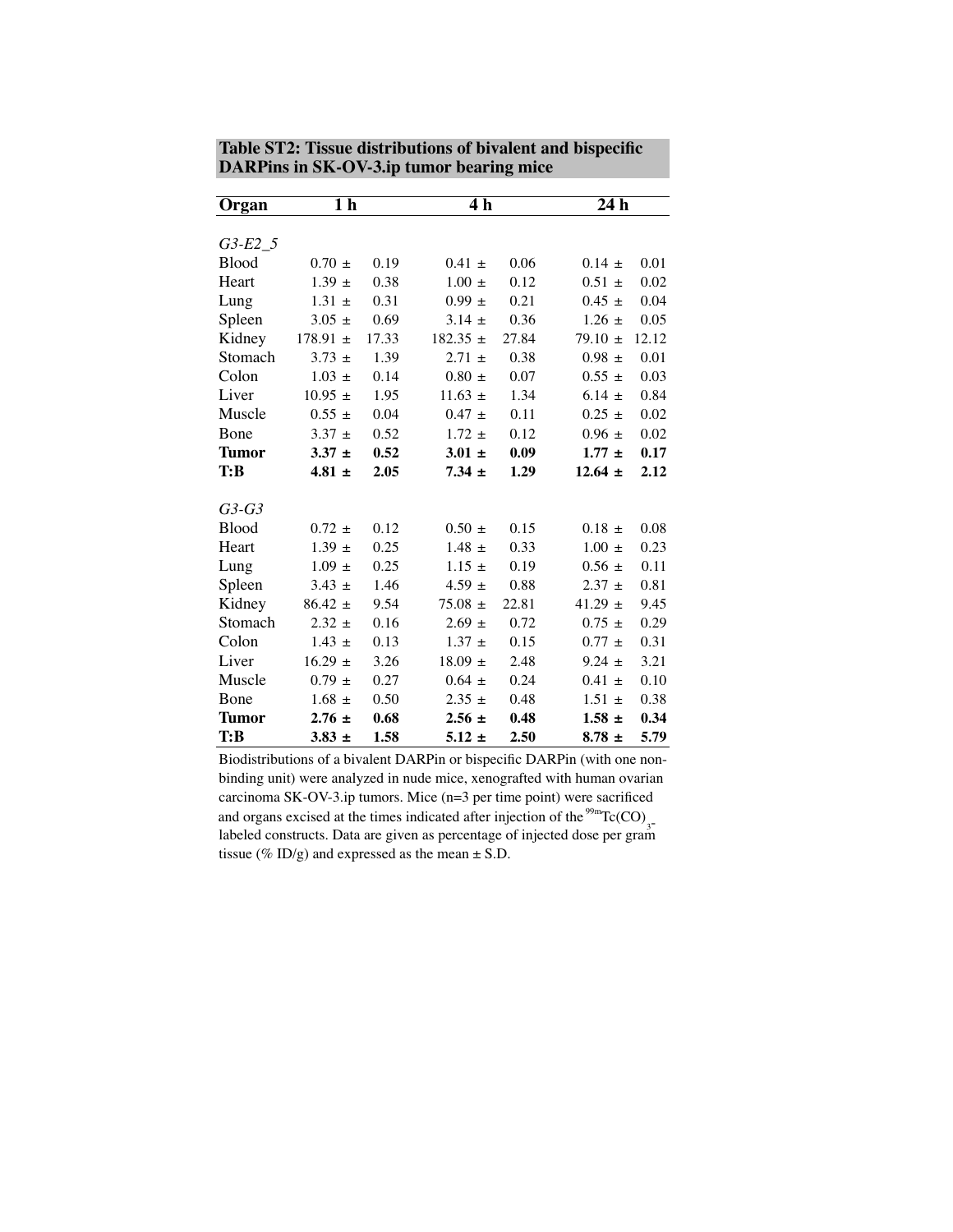| Organ        |             | 24 <sub>h</sub> |             | 48 h |
|--------------|-------------|-----------------|-------------|------|
|              |             |                 |             |      |
| G3-PEG20     |             |                 |             |      |
| <b>Blood</b> | $2.19 \pm$  | 0.32            | $0.72 \pm$  | 0.10 |
| Heart        | $1.12 \pm$  | 0.11            | $0.79 \pm$  | 0.24 |
| Lung         | $1.48 \pm$  | 0.10            | $0.73 \pm$  | 0.12 |
| Spleen       | $1.70 \pm$  | 0.17            | $1.39 \pm$  | 0.38 |
| Kidney       | $26.30 \pm$ | 1.97            | $19.18 \pm$ | 3.94 |
| Stomach      | $1.03 \pm$  | 0.40            | $0.59 \pm$  | 0.28 |
| Colon        | $0.72 \pm$  | 0.12            | $0.51 \pm$  | 0.13 |
| Liver        | 4.72 $\pm$  | 0.03            | $3.54 \pm$  | 0.32 |
| Muscle       | $0.67 \pm$  | 0.15            | $0.40 \pm$  | 0.10 |
| Bone         | $0.77 \pm$  | 0.10            | $0.51 \pm$  | 0.15 |
| Tumor        | $14.77 \pm$ | 1.76            | $10.80 \pm$ | 2.41 |
| T:B          | $6.74 \pm$  | 1.78            | $15.00 \pm$ | 5.53 |
| G3-PEG60     |             |                 |             |      |
| <b>Blood</b> |             |                 |             | 1.30 |
|              | $8.48 \pm$  | 0.80            | $4.00 \pm$  |      |
| Heart        | $2.89 \pm$  | 0.60            | $1.39 \pm$  | 0.42 |
| Lung         | $4.00 \pm$  | 0.61            | $2.19 \pm$  | 0.44 |
| Spleen       | $3.01 \pm$  | 1.30            | $2.37 \pm$  | 0.45 |
| Kidney       | $8.23 \pm$  | 0.94            | $7.95 \pm$  | 1.31 |
| Stomach      | $0.87 \pm$  | 0.15            | $0.44 \pm$  | 0.05 |
| Colon        | $0.97 \pm$  | 0.18            | $0.52 \pm$  | 0.07 |
| Liver        | 5.81 $\pm$  | 1.05            | 4.21 $\pm$  | 0.61 |
| Muscle       | $0.90 \pm$  | 0.30            | $0.46 \pm$  | 0.09 |
| Bone         | $1.24 \pm$  | 0.22            | $0.69 \pm$  | 0.09 |
| <b>Tumor</b> | $13.66 \pm$ | 1.53            | $14.69 \pm$ | 5.93 |
| T:B          | $1.61 \pm$  | 0.33            | $3.67 \pm$  | 2.67 |

#### **Table ST3: Tissue distributions of DARPins with different PEG in SK-OV-3.ip tumor bearing mice**

Biodistributions of PEGylated DARPins with different PEG molecules were analyzed in nude mice, xenografted with human ovarian carcinoma SK-OV-3.ip tumors. Mice (n=3 per time point) were sacrificed and organs excised at the times indicated after injection of the  $\frac{99m}{2}$ Tc(CO)<sub>3</sub>-labeled constructs. Data are given as percentage of injected dose per gram tissue (% ID/g) and expressed as the mean  $\pm$  S.D.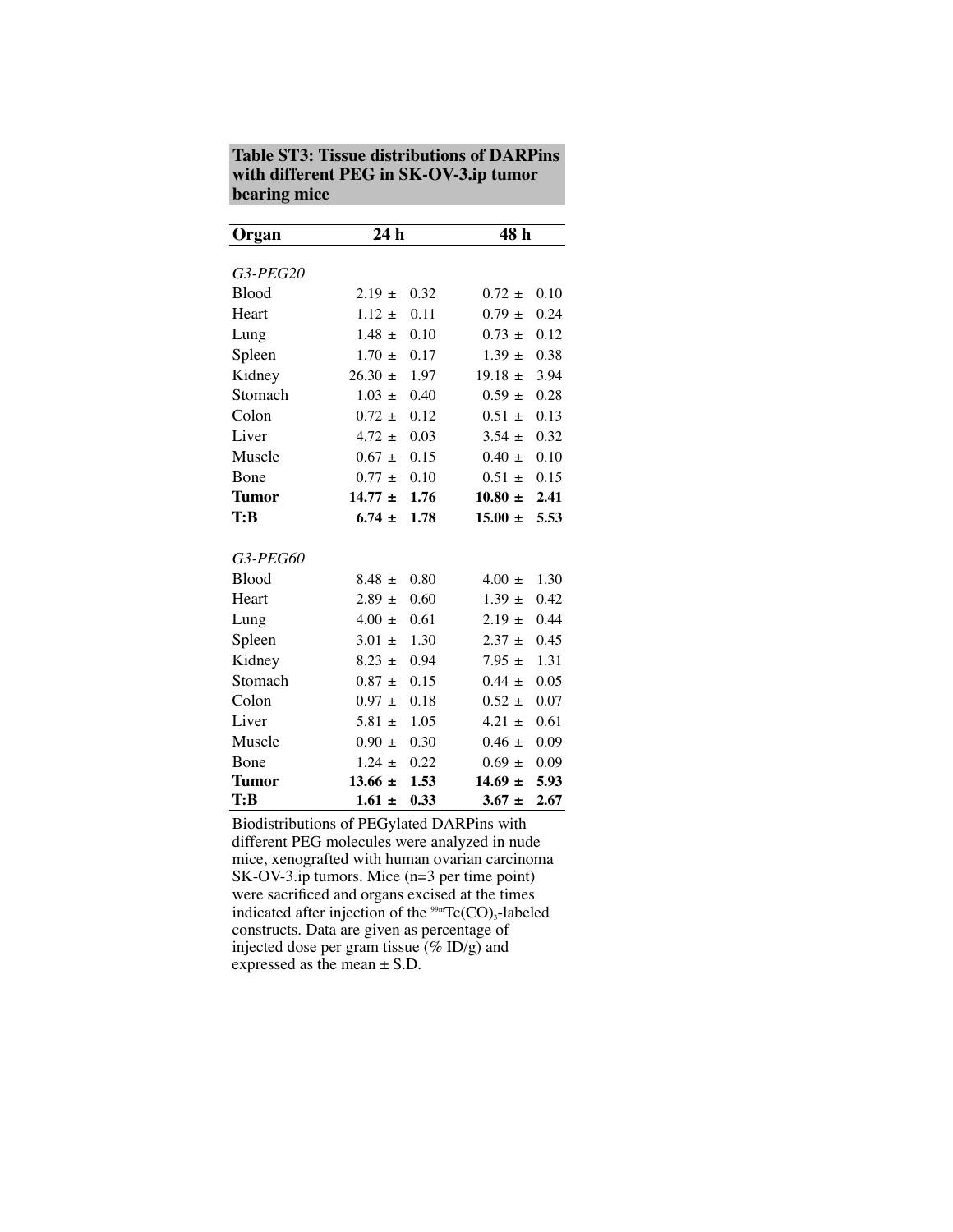| Table ST4: Tissue Distribution of DARPins with |  |
|------------------------------------------------|--|
| and without PEGylation in Balb/c mice          |  |

| Organ        | 24 <sub>h</sub>      | 24h              |
|--------------|----------------------|------------------|
|              | G <sub>3</sub>       | $G3-PEG20$       |
| <b>Blood</b> | 0.02<br>$0.19 \pm$   | $7.24 \pm 0.79$  |
| Heart        | 0.08<br>$0.47 \pm$   | $3.53 \pm 0.07$  |
| Lung         | 0.07<br>$0.48 \pm$   | $4.65 \pm 0.80$  |
| Spleen       | $0.95 \pm$<br>0.21   | $6.24 \pm 0.66$  |
| Kidney       | $77.80 \pm$<br>13.53 | $74.94 \pm 5.41$ |
| Stomach      | $0.43 \pm$<br>0.16   | $3.33 \pm 0.33$  |
| Colon        | 0.06<br>$0.27 \pm$   | $2.06 \pm 0.32$  |
| Liver        | 0.95<br>$4.00 \pm$   | $13.12 \pm 1.42$ |
| Muscle       | 0.05<br>$0.37 \pm$   | $1.78 \pm 0.86$  |
| Bone         | 0.14<br>$1.05 \pm$   | $2.30 \pm 0.81$  |

Biodistributions of a unmodified and PEGylated DARPin were analyzed in Balb/c mice. Mice (n=3 per time point) were sacrificed and organs excised at the times indicated after injection of the  $99mTc(CO)$ <sub>3</sub>-labeled constructs. Data are given as percentage of injected dose per gram tissue  $(\%ID/g)$  and expressed as the mean  $\pm$  S.D.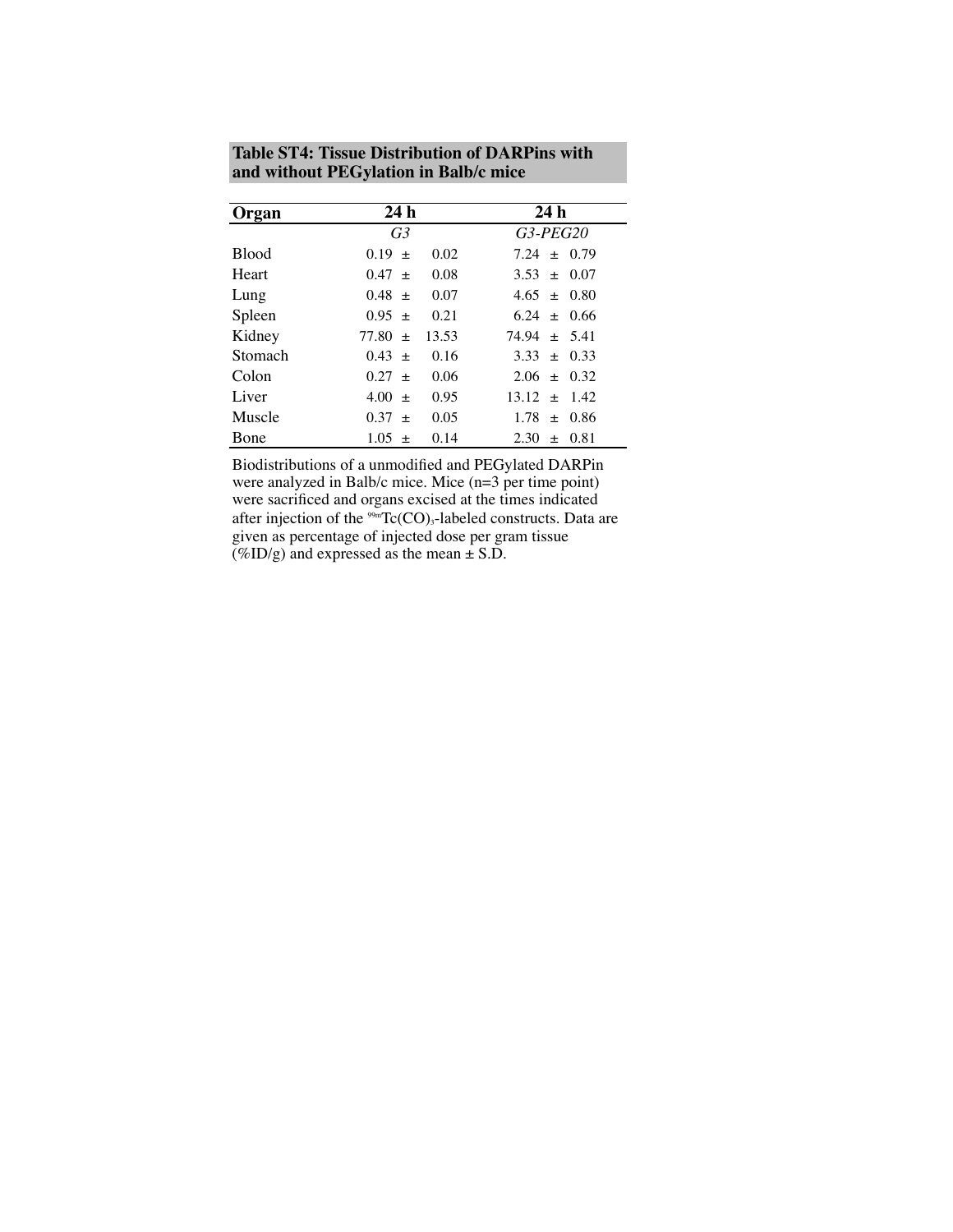| Organ        | 24 h        |      | 48 h          |      | 72 h        |      |
|--------------|-------------|------|---------------|------|-------------|------|
| G3-PEG20     |             |      |               |      |             |      |
| Blood        | $3.87 \pm$  | 0.18 | $1.13 \pm$    | 0.16 | $0.60 \pm$  | 0.05 |
| Heart        | $1.83 \pm$  | 0.20 | $0.92 \pm$    | 0.20 | $0.65 \pm$  | 0.08 |
| Lung         | $2.47 \pm$  | 0.06 | $1.27 \pm$    | 0.17 | $0.77 \pm$  | 0.10 |
| Spleen       | 4.19 $\pm$  | 0.35 | $3.26 \pm$    | 0.06 | $3.32 \pm$  | 0.50 |
| Kidney       | 43.05 $\pm$ | 4.38 | $29.43 \pm$   | 2.69 | $19.57 \pm$ | 1.23 |
| Stomach      | $1.40 \pm$  | 0.27 | $0.61 \pm$    | 0.11 | $0.68 \pm$  | 0.19 |
| Colon        |             | 0.12 | $0.63 \pm$    | 0.05 | $0.57 \pm$  | 0.05 |
| Liver        | $1.09 \pm$  | 0.47 |               | 1.18 | $5.13 \pm$  | 0.38 |
| Muscle       | $7.38 \pm$  |      | $6.40 \pm$    |      |             |      |
|              | $0.58 \pm$  | 0.05 | $0.39 \pm$    | 0.09 | $0.20 \pm$  | 0.01 |
| Bone         | $0.96 \pm$  | 0.05 | $0.62 \pm$    | 0.09 | $0.12 \pm$  | 0.13 |
| G3-PEG40     |             |      |               |      |             |      |
| Blood        | $14.77 \pm$ | 1.34 | $10.77 \pm$   | 0.93 | 7.46 $\pm$  | 1.37 |
| Heart        | $4.53 \pm$  | 0.93 | $3.67 \pm$    | 1.09 | $2.04 \pm$  | 0.24 |
| Lung         | $7.52 \pm$  | 1.00 | $5.70\,\pm\,$ | 0.63 | 4.01 $\pm$  | 1.10 |
| Spleen       | $7.26 \pm$  | 0.60 | $7.64 \pm$    | 0.84 | $6.28 \pm$  | 0.78 |
| Kidney       | $10.79 \pm$ | 0.98 | $9.58 \pm$    | 1.32 | $6.96 \pm$  | 1.57 |
| Stomach      | $1.12 \pm$  | 0.37 | $1.67 \pm$    | 0.62 | $0.77 \pm$  | 0.50 |
| Colon        | $1.35 \pm$  | 0.12 | $1.12 \pm$    | 0.04 | $0.68 \pm$  | 0.13 |
| Liver        | $8.86 \pm$  | 1.12 | $9.69 \pm$    | 1.39 | $7.02 \pm$  | 1.39 |
| Muscle       | $0.86 \pm$  | 0.09 | $0.72 \pm$    | 0.16 | $0.47 \pm$  | 0.20 |
| Bone         | $1.54 \pm$  | 0.24 | $1.20 \pm$    | 0.14 | $0.80 \pm$  | 0.24 |
|              |             |      |               |      |             |      |
| G3-PEG60     |             |      |               |      |             |      |
| <b>Blood</b> | $18.60 \pm$ | 2.65 | $12.55 \pm$   | 1.40 | $8.25 \pm$  | 0.41 |
| Heart        | $6.44 \pm$  | 1.28 | $3.78 \pm$    | 0.64 | $3.15 \pm$  | 0.42 |
| Lung         | $9.07 \pm$  | 1.26 | $6.24 \pm$    | 1.17 | 4.74 $\pm$  | 0.38 |
| Spleen       | $9.30 \pm$  | 0.55 | $9.90 \pm$    | 1.74 | $9.85 \pm$  | 0.40 |
| Kidney       | $17.88 \pm$ | 2.28 | $17.74 \pm$   | 1.13 | $14.54 \pm$ | 0.31 |
| Stomach      | $2.00 \pm$  | 0.95 | $1.14 \pm$    | 0.31 | $1.40 \pm$  | 0.06 |
| Colon        | $1.75 \pm$  | 0.38 | $1.10 \pm$    | 0.12 | $1.13 \pm$  | 0.20 |
| Liver        | $10.69 \pm$ | 0.52 | $12.67 \pm$   | 2.13 | $11.23 \pm$ | 0.05 |
| Muscle       | $1.12 \pm$  | 0.08 | $1.00 \pm$    | 0.04 | $0.63 \pm$  | 0.09 |
| Bone         | $2.01 \pm$  | 0.31 | $1.67 \pm$    | 0.17 | $1.17 \pm$  | 0.46 |

**Table ST5: Tissue Distribution of PEGylated DARPins in Balb/c mice**

Biodistributions of PEGylated DARPin with different PEG molecules were analyzed in Balb/c mice. Mice (n=3 per time point) were sacrificed and organs excised at the times indicated after injection of the  $99mTc(CO)$ <sub>3</sub>-labeled constructs. Data are given as percentage of injected dose per gram tissue (% ID/g) and expressed as the mean  $\pm$ S.D.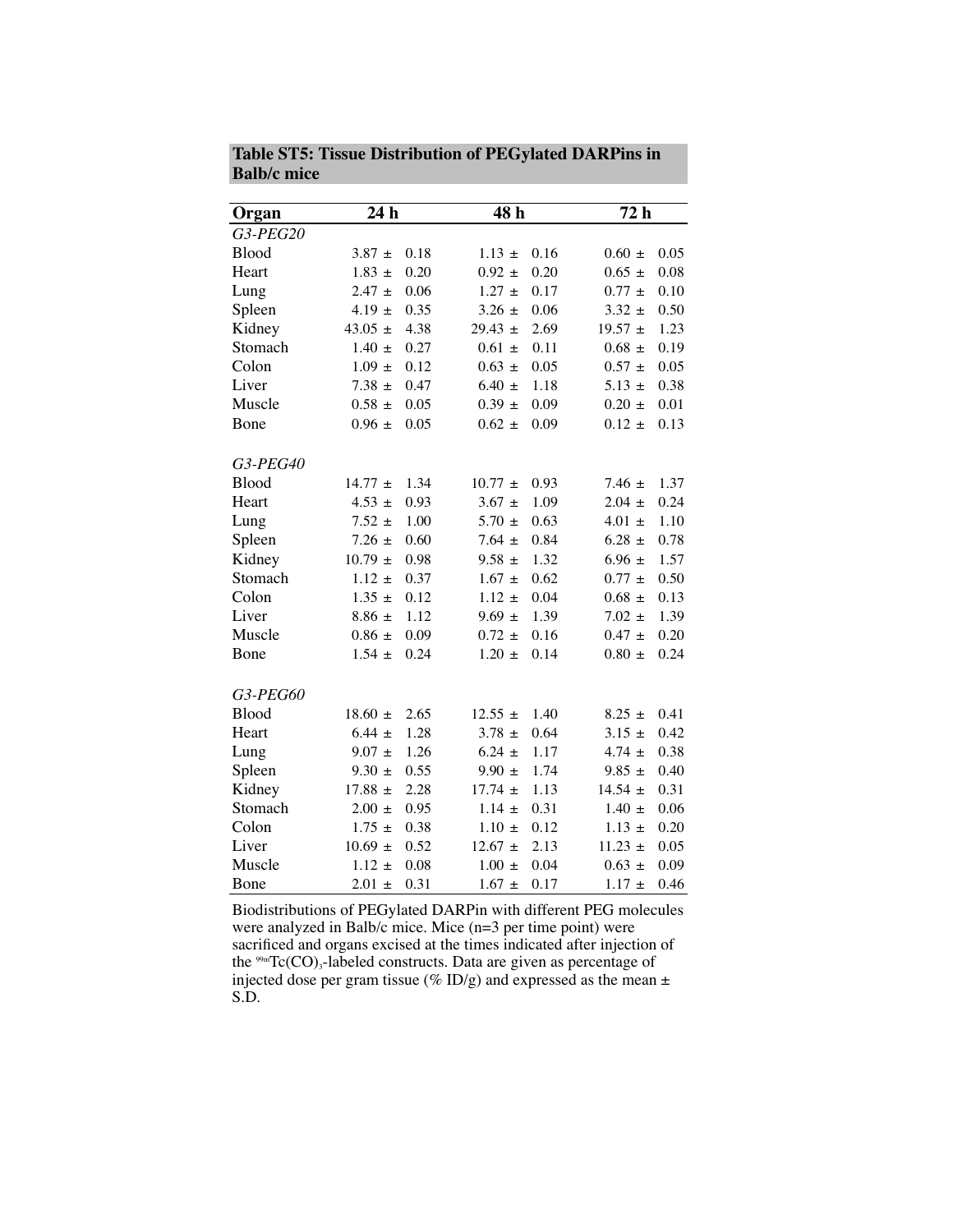| <b>PEG20 modified DARPins</b> |                     |                        |                     |                    |                       |  |  |
|-------------------------------|---------------------|------------------------|---------------------|--------------------|-----------------------|--|--|
| Organ                         | 1 <sub>h</sub>      | 4 h                    | 24 h                | 48 h               | 72 h                  |  |  |
|                               |                     |                        |                     |                    |                       |  |  |
| $G3-PEG20$                    |                     |                        |                     |                    |                       |  |  |
| <b>Blood</b>                  | $27.00 \pm 4.01$    | $15.88 \pm$<br>3.04    | $3.55 \pm$<br>0.40  | $0.98 \pm 0.08$    | $0.71 \pm$<br>0.07    |  |  |
| Heart                         | $11.19 \pm 0.16$    | 5.74 $\pm$<br>0.91     | 1.84 $\pm$<br>0.12  | 0.97<br>$\pm$ 0.06 | $1.16 \pm$<br>0.19    |  |  |
| Lung                          | $11.32 \pm 1.22$    | 7.74 $\pm$<br>- 1.94   | $2.32 \pm$<br>0.19  | $1.19 \pm 0.27$    | 1.03<br>0.22<br>$\pm$ |  |  |
| Spleen                        | $6.13 \pm 1.69$     | $3.80 \pm$<br>1.04     | $3.77 \pm$<br>1.05  | $2.74 \pm 0.13$    | 4.11<br>$\pm$ 0.73    |  |  |
| Kidney                        | $24.68 \pm 2.46$    | $39.65 \pm$<br>5.16    | $56.36 \pm 10.47$   | $40.53 \pm 2.66$   | $36.04 \pm$<br>4.08   |  |  |
| Stomach                       | $3.18 \pm 1.13$     | $2.54 \pm$<br>0.25     | $1.08 \pm$<br>0.24  | $0.45 \pm 0.19$    | 0.15<br>1.17<br>$+$   |  |  |
| Colon                         | $3.84 \pm 0.51$     | $2.29 \pm$<br>0.26     | $1.10 \pm$<br>0.09  | $0.54 \pm 0.14$    | $0.71 \pm$<br>0.00    |  |  |
| Liver                         | $11.75 \pm$<br>1.90 | $12.16 \pm$<br>2.51    | $10.33 \pm$<br>2.12 | $7.30 \pm 0.65$    | 11.49<br>1.52<br>$+$  |  |  |
| Muscle                        | $1.00 \pm 0.15$     | $1.02 \pm$<br>0.19     | $0.80 \pm$<br>0.04  | $0.43 \pm 0.03$    | $0.63 \pm$<br>0.17    |  |  |
| Bone                          | $2.42 \pm 0.35$     | $2.28 \pm$<br>0.30     | $1.30 \pm$<br>0.14  | $0.90 \pm 0.07$    | $1.09 \pm$<br>0.06    |  |  |
| <b>Tumor</b>                  | $3.24 \pm 0.75$     | 6.97<br>-1.66<br>$\pm$ | $11.55 \pm$<br>4.69 | $8.41 \pm 1.84$    | $11.88 \pm$<br>0.92   |  |  |
| T:B                           | $0.12 \pm 0.05$     | $0.44 \pm$<br>0.19     | $3.25 \pm$<br>1.69  | $8.58 \pm 2.58$    | $16.73 \pm$<br>2.95   |  |  |

|                     | Table ST6: Tissue distributions of DARPins in SK-OV-3.ip tumor bearing mice, |  |
|---------------------|------------------------------------------------------------------------------|--|
| followed up to 72 h |                                                                              |  |

Biodistributions of PEGylated DARPins were analyzed in nude mice, xenografted with human ovarian carcinoma SK-OV-3.ip tumors. Mice (n=3 per time point) were sacrificed and organs excised at the times indicated after injection of the  $\mathcal{P}_{\text{max}}TC(CO)_{3}$ -labeled constructs. Data are given as percentage of injected dose per gram tissue (% ID/g) and expressed as the mean  $\pm$  S.D.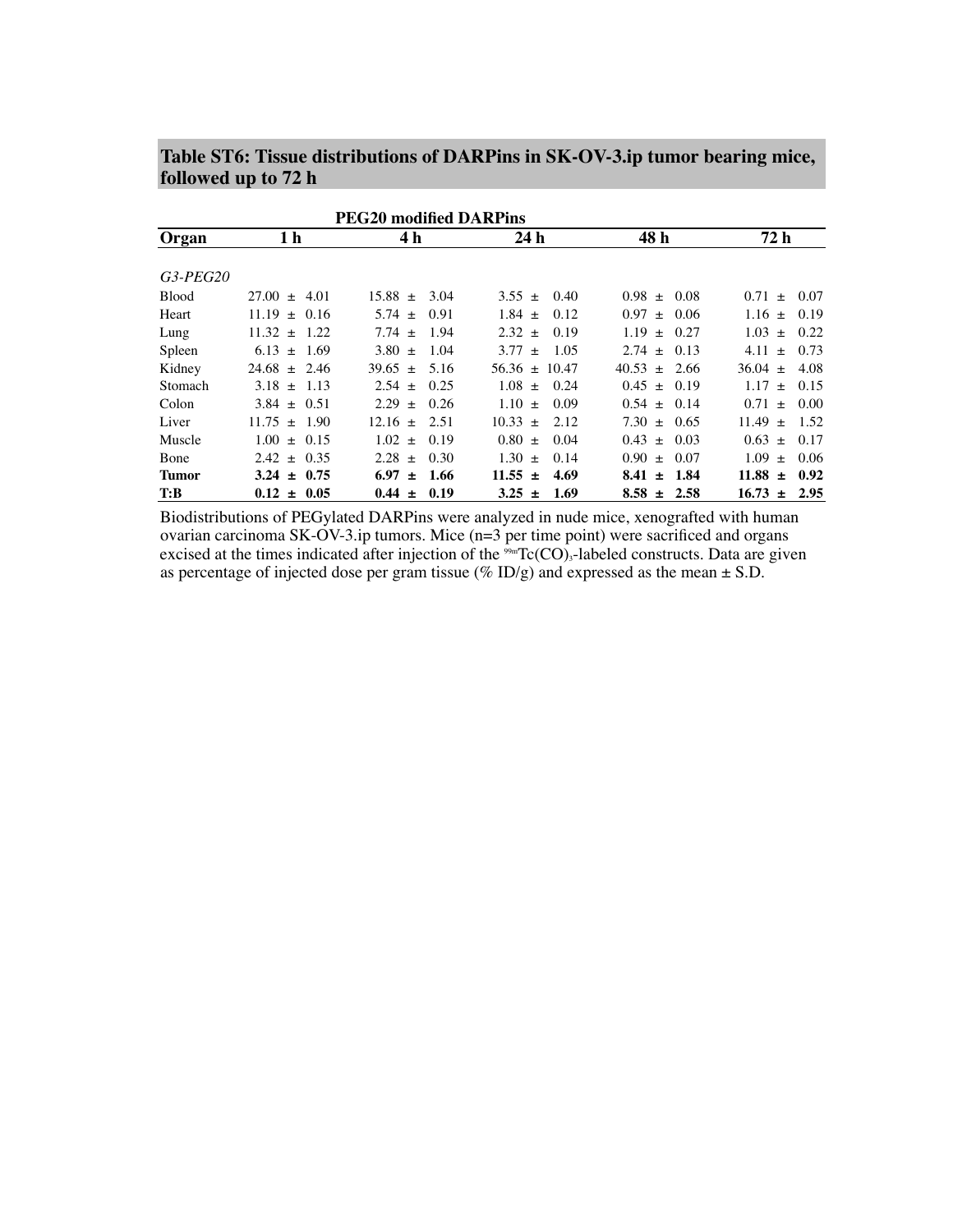

**Figure S1:** Comparison of the sizes of an antibody of the IgG type, and scFv, and a Designed Ankyrin Repeat Protein (DARPin) in monovalent and bivalent form, drawn to scale. **A**: Bivalent IgG (150 kDa), with the paratope overlaid in yellow, the Fv part is highlighted (the scFv would be identical in size with a linker connecting the two domains). **B**: DARPin structure shown as a ribbon model (above) and a space-filling model (below). While the MW of the DARPin G3 used in this study is only 14.5 kDa, the size of its paratope (overlaid in yellow) is comparable to that of an antibody. Each repeat of the DARPin consists of 33 amino acids forming a  $\beta$ -turn followed by two antiparallel  $\alpha$ -helices. The internal repeats are randomized in the library and they can be evolved for new target specificity, while the repeats at the N- and C-terminus are important for maintaining the fold of the protein. **C**: Bivalent DARPin G3-linker-G3. The flexible linker of 20 aa allows the DARPin domains to adjust and permit independent binding to lead to a bivalent interaction. The antibody model is based on the PDB file 1IGT and the DARPin model was based on the PDB file 2JAB. The linkers and tags are modeled in random conformation. We thank Dr. Annemarie Honegger for providing these models.

For the bivalent molecules, two DARPins were cloned in series, connected by a flexible Gly-Ser linker, resulting in the connecting sequence ...  $AEILQKL(G_4S)_4RSDLG...$ , where the first underlined sequence is from the C-cap of the upstream DARPin G3 and the second underlined sequence is from the N-cap of the downstream DARPin (either G3 or the nonselected control DARPin E2\_5 (5)) (Kawe et al., manuscript in preparation).

The nomenclature of the DARPins follows that of Figure 1 in ref. (6), where also the full sequences are given. Briefly, the amino acids exchanged are appended to the name of the clone, G3. *E.g.*, G3-D refers to a point mutant in which an Asp of G3 is exchanged. For DARPin-DARPin conjugates, the names are connected by a hyphen, such as G3-G3.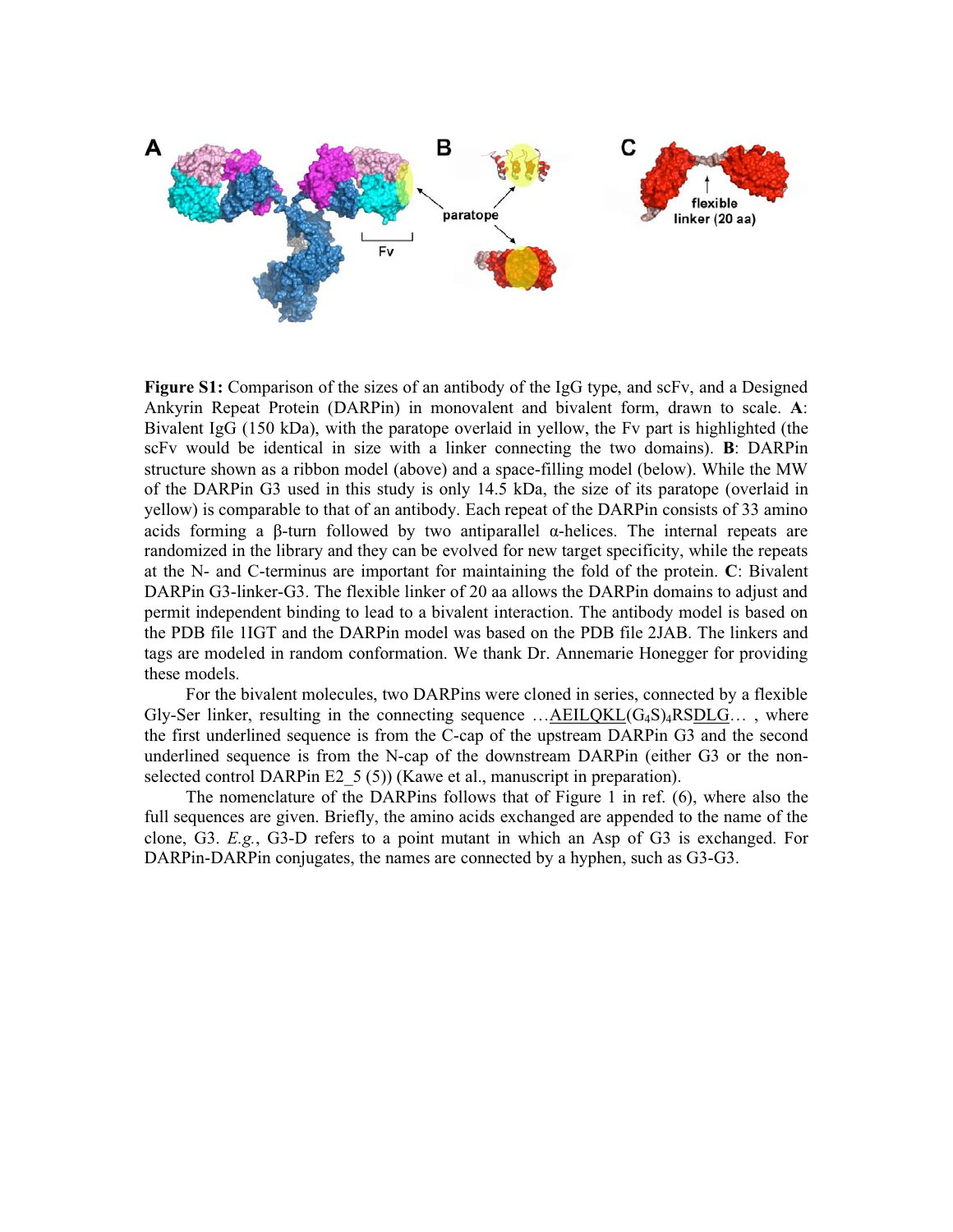

**Figure S2:** Typical preparative size-exclusion chromatography of an unmodified DARPin variant. This elution profile was obtained after IMAC purification of an unmodified DARPin variant (here G3-D) which was afterwards used in the animal experiments (or, for the cyscontaining variants, modified with a PEG moiety). The DARPin elutes entirely within a range of 2-3 ml, showing a sharp elution profile. Fractions within the half-width range of the corresponding elution signal, indicated by a grey box, were combined yielding >99% pure protein samples as judged by 15% SDS-PAGE analysis. The void volume ( $V_0$  = 7.7 ml) and the total column volume ( $V_t$  = 23.56 ml) are indicated by broken gray lines in the graph. About 1.5 ml of the respective samples were loaded each on a Superdex 200 10/30 column (GE healthcare) and run at a flow rate of 0.5 ml/min in PBS at 10°C. The elution volume of the main signal is indicated by an arrow.

The DARPins G3 and the point mutants G3-D, G3-AVD and G3-HAVD were expressed in *E. coli* XL1-Blue and purified essentially as previously described (6, 7). To assure high purity of the protein samples for the animal experiments, the size exclusion chromatography (SEC) above was always carried out. Fractions within the half-width range of the corresponding elution signal were combined yielding >99% pure protein samples as judged by 15% SDS-PAGE analysis.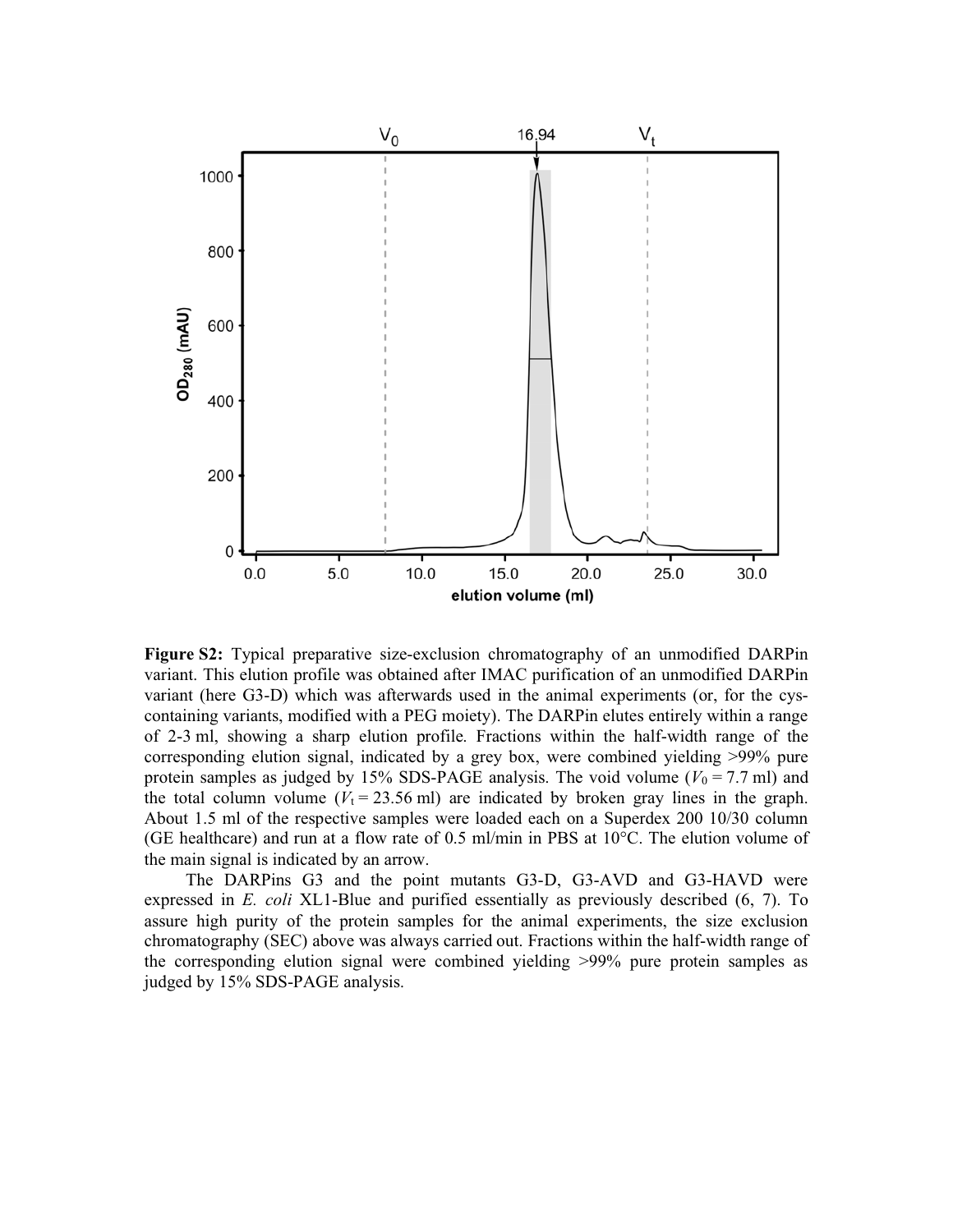

**Figure S3:** PEGylation and purification analysis of DARPin variants. The proteins were monitored on a 15% non-reducing SDS-PAGE stained with Coomassie brilliant blue. **A**: IMAC- and SEC-purified DARPin variants before and after the PEGylation reaction (see Material and Methods for details). **B**: PEGylated DARPin variants after a second SECpurification step. The size marker is indicated in kDa. The monomeric, dimeric and PEGylated monomeric formats of the DARPin variants are indicated by arrows.

For PEGylating the DARPins, a Cys was introduced at the penultimate position (aa 136), changing the end of the C-cap from AEILQKLN to AEILQKLCN. Earlier experiments with PEG40 and PEG60 variants had been carried out with a construct ending in AEILQKCN.

For producing PEGylated proteins, the protein was first IMAC purified (**A**) and then polished by a SEC-step using a SD 200 HR 26/60 column (GE Healthcare) with PBS as running buffer. Fractions belonging to the main elution peak were combined and further concentrated using Amicon filtration devices (Millipore; Billerica, MA). Afterwards any airoxidized protein was reduced with 5 mM DTT at room temperature for 1-3 h, and the DTT removed with a NAP-5 column (GE Healthcare). The protein was then incubated with a 1.5 molar excess of maleimide-PEG (Nektar Therapeutic; Huntsville USA) (either PEG-20 i.e. with a MW of 20 kDa, branched PEG-40  $(2 \cdot 20 \text{ kDa})$  or branched PEG-60  $(2 \cdot 30 \text{ kDa})$ , (see Results) in 100 mM Na-phosphate buffer, pH 7.5. PEGylated protein was separated from unreacted PEG and unreacted protein by SEC using a SD 200 HR 10/30 column (GE Healthcare) with PBS as running buffer. Purity (>98%) and homogeneity of the protein samples were confirmed by non-reducing SDS-PAGE (**B**) and analytical size exclusion chromatography (**Figure S4**).

The purified yield with this approach was thus typically 10-20 mg after IMAC and one additional SEC step from a 1 l culture, and 3-10 mg when the protein was PEGylated and two times SEC purified. Note that in these procedures, all emphasis was placed on maximizing purity and eliminating potential traces of aggregated species, even though none could be detected, at the expense of discarding large fractions of the proteins.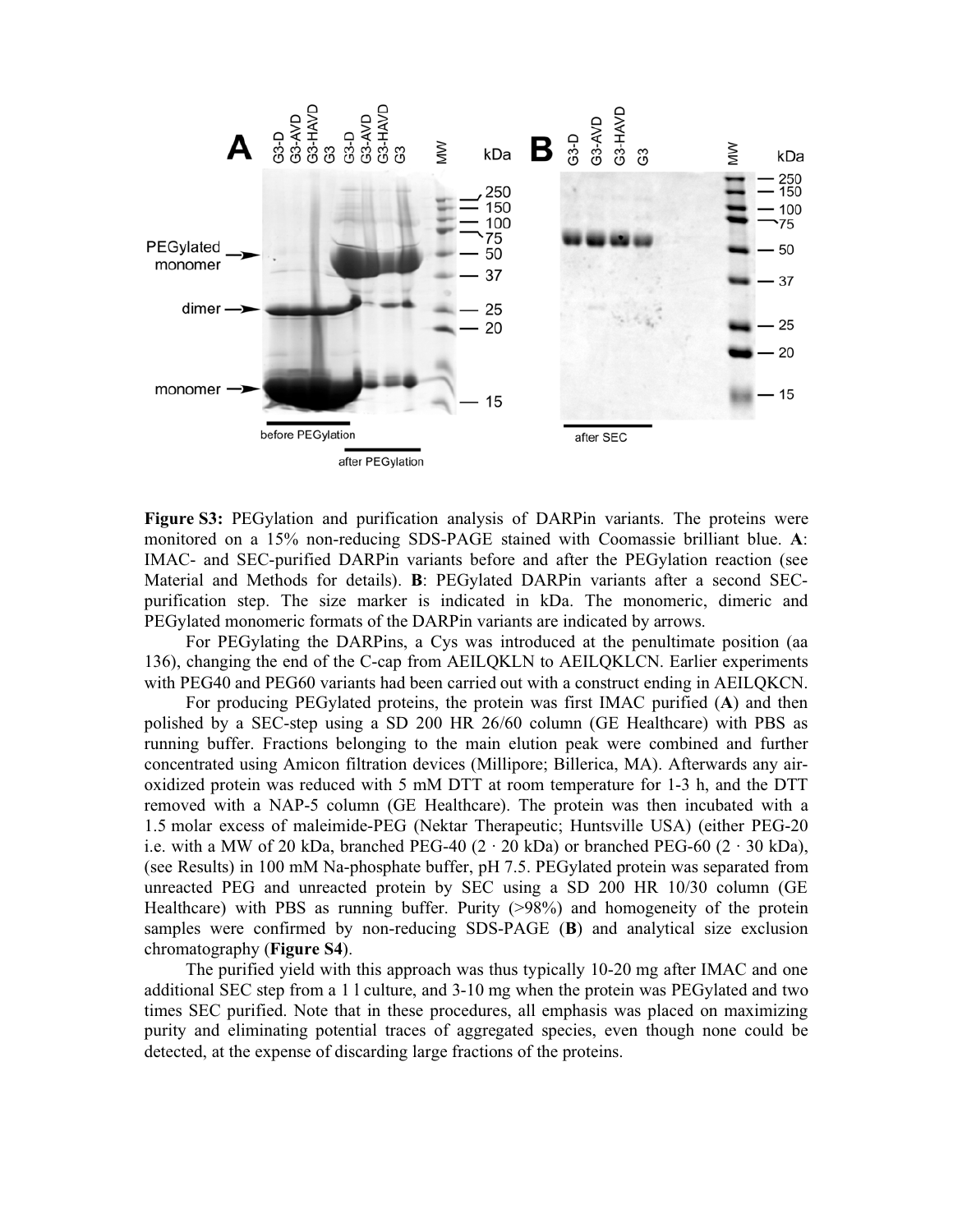

**Figure S4:** Analytical size-exclusion chromatography of all PEGylated DARPin variants. The elution profiles of all PEGylated DARPin variants, purified as described in Supplemental Methods and used in the animal experiments are shown (black: G3; green: G3- D; red: G3-AVD; blue G3-HAVD). The protein concentrations were not normalized. Elution profiles given by a dashed line refer to molecules incubated for 3 h at 37°C; elution profiles given by solid line refer to freshly purified proteins or to proteins stored at -80°C. All molecules give defined symmetric peaks and do not show higher molecular aggregates. The void volume ( $V_0$  = 0.8 ml) and the total column volume ( $V_t$  = 2.4 ml) are indicated by broken gray lines in the graph. Lines indicate the elution volume of the marker proteins  $(\beta$ -amylase  $(\beta-A)$  200 kDa; SHP 49 kDa; gpD 17.3 kDa). Samples were loaded at a concentration of 700 nM on a Superdex 200 PC column and run at a flow rate of 60 μl/min in PBS at RT. The apparent molecular weights of the PEGylated DARPin variants are ~320 kDa each, consistent with previous data (8).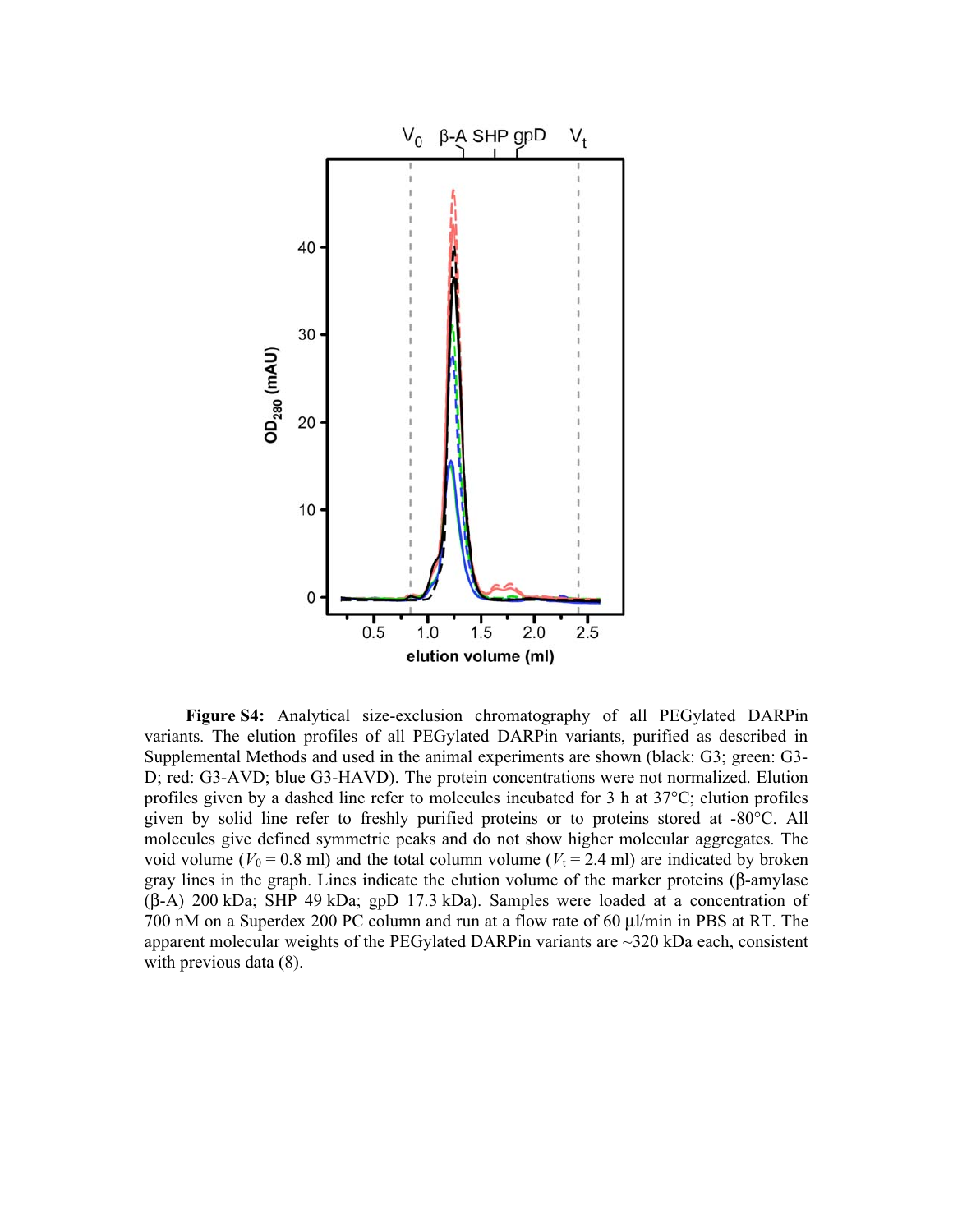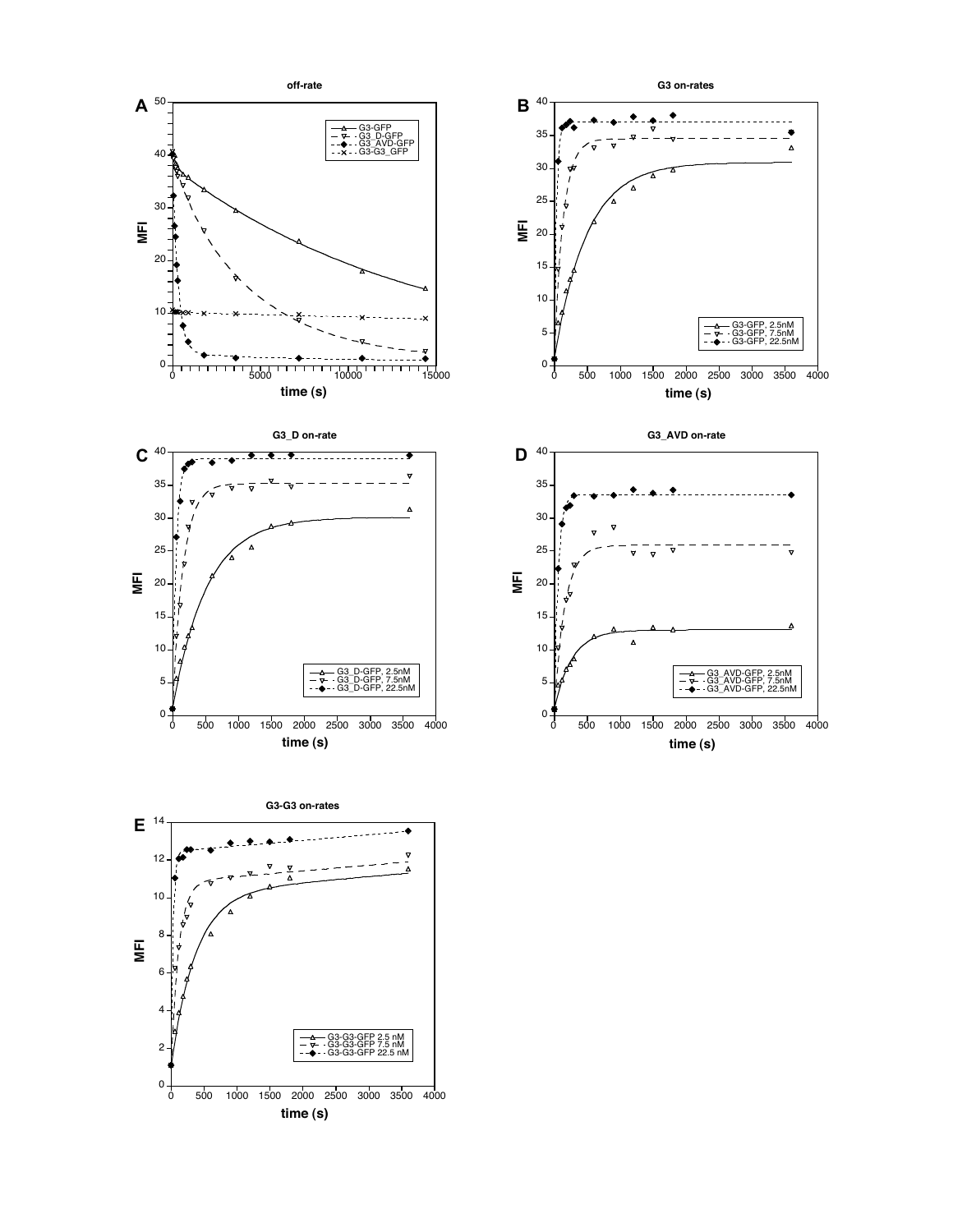**Figure S5.** Binding and dissociation kinetics of monomeric DARPin-GFP fusion proteins with different affinities on BT474 cells as well as the dimeric fusion protein G3-G3-GFP. The mean fluorescence intensity (MFI) is recorded as a function of time. (**A**) Dissociation of cells preloaded with DARPin after dilution in fresh buffer in the presence of unlabeled competitor G3, (**B**)-(**E**) association phase, (**B**) G3-GFP, (**C**) G3-D-GFP, (**D**) G3-AVD-GFP, (**E**) bivalent G3-G3-GFP at concentrations indicated.

DARPins were fused to superfolder-GFP (9) with a short linker, resulting in the connecting sequence  $\ldots$ AEILQKL(G<sub>4</sub>S)<sub>2</sub>RSMSKGEEL..., where the first underlined sequence is from the Ccap of the upstream DARPin G3 and the second underlined sequence is from superfolder GFP (abbreviated for simplicity throughout as GFP). The fusion proteins were expressed in *E. coli* and IMAC-purified using the N-terminal  $MRGSH_6$  tag, as described for the unfused DARPins.

To obtain correct values for binding and dissociation rates from surface HER2, internalization has to be minimized. We thus preincubated the cells with 0.2% sodium azide for 30 min at 37° C before incubating with DARPins, and have sodium azide present during all steps. It was found that under these conditions, DARPins completely dissociate over time, with almost no fluorescence remaining associated with the cells after extended time, suggesting that internalization was completely prevented. To obtain accurate concentration values for the DARPin-GFP fusions, they were determined by measuring the absorbance at 485 nm, the maximum of GFP, using the reported molar extinction coefficient for determining concentrations (9).

For on-rate determinations, BT474 cells were incubated at concentration of  $1 \cdot 10^6$  cells/ml (as determined using a CASY TT cell counter (Innovatis)) with 2.5, 7.5 and 22.5 nM DARPin-GFP fusions in PBS containing 1 mg/ml BSA and 0.2% sodium azide (abbreviated PBSBA) at room temperature. For each time point, an aliquot of cells was withdrawn and directly used for FACS analysis on a FC500 instrument (Beckman Coulter) equipped with 488 nm argon laser, without further washing, to maintain time resolution. For each time point,  $10<sup>4</sup>$  cells were counted, and the mean fluorescence intensity (MFI) was recorded. Data were fitted to a monoexponential reaction (approach to equilibrium), where  $k_{obs} = k_{on}$  ·[DARPin]+ $k_{off}$ . The molar concentration of HER2 in these experiments was determined by direct titration with G3-GFP fusions on cells (**Figure S6**).

For off-rate determinations, BT474 cells at a concentration of  $1.10^6$  cells/ 100  $\mu$ l were saturated with DARPins for 60 min on ice with 50 nM G3-GFP, G3-D-GFP, G3-G3-GFP or 5  $\mu$ M G3-AVD-GFP (because of its lower affinity), in PBSBA. The cells were washed with PBSBA extensively. The cells were then diluted 10-fold to a final concentration of  $1 \cdot 10^6$  cells/ml in PBSBA at room temperature. To prevent reassociation of dissociated DARPin-GFP, an excess of competitor (50 nM unlabeled DARPin G3) was added. Under these conditions, complete loss of fluorescence over time is seen, indicating that both rebinding and receptor internalization could be successfully prevented. Before FACS measurements, the cells were briefly washed once with icecold PBS.

The experiment was also carried out in the reverse fashion, by prelabeling the cells  $(1 \cdot 10^6)$ cells/ 100 μl) with unlabeled 100 nM G3 or G3-G3. Cells were washed three times to removed unbound DARPins, and dissociation was started by competing with 100 nM of labeled G3-GFP or G3-G3-GFP. In this case, the dissociation of the unlabeled DARPin is measured by the increase of fluorescence, as dissociation is much slower than the very rapid association at the GFP-labeled DARPin under these conditions. These experiments confirm the off-rates of GFP-labeled DARPins within a factor 2 (data not shown).

To exclude effects of GFP, the DARPins G3, G3-G3 and G3-E2\_5 were also labeled with Alexa488 NHS ester. To obtain mono-labeled DARPins, the labeling reaction were carried out at pH 7.2 in PBS, which favors labeling of the N-terminal amino group, and the resulting species were separated by anion-exchange HPLC. Titration data on human BT474 cells analyzed by FACS are consistent with stoichiometric binding of HER2 on cells (data not shown). Thus, we can exclude the possibility that G3-G3 or G3-E2\_5 may have fewer accessible epitopes than G3.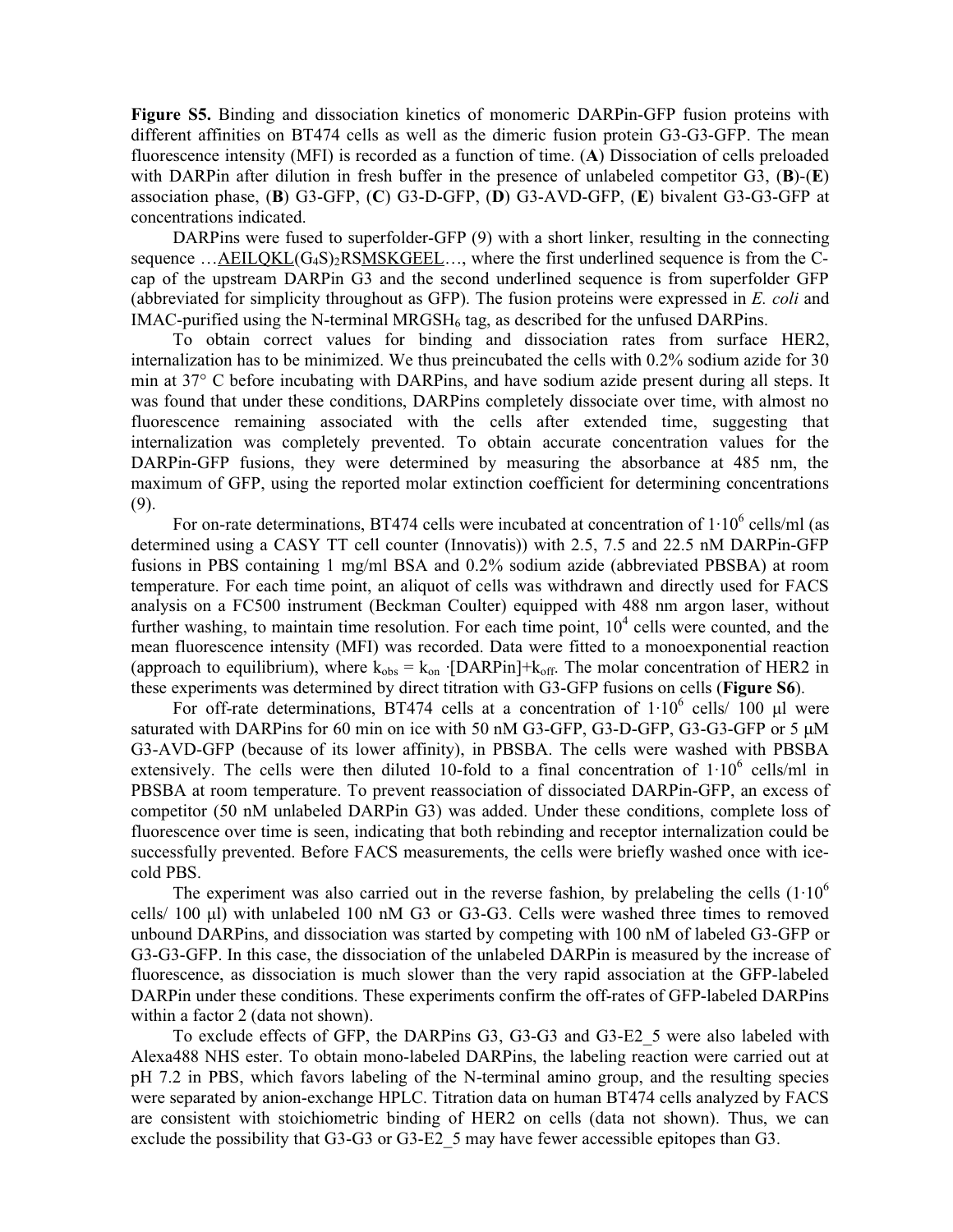

**Figure S6:** Equilibrium titration of HER2 on BT474 cells with the G3-GFP fusion protein. An equivalence point can be determined, and thus the molar concentration of HER, since the concentration of the G3-GFP stock solution is known and since with  $1 \cdot 10^6$  cells/ml (determined with a Innovatis CASY TT cell counter), the molar concentration of HER2 is far above  $K_D$ . The equivalence point was determined by fitting the data to

$$
MFI = \frac{MFI_{\text{max}}}{[G3\text{-}HER2]} \cdot \left( -\frac{[G3] + [HER2] + K_D}{2} + \sqrt{\left( \frac{[G3] + [HER2] + K_D}{2} \right)^2 - [G3] \cdot [HER2]} \right)
$$

where *MFI* is the measured mean fluorescence intensity (corrected for background), *MFI<sub>max</sub>* the background-corrected plateau value, [G3] the concentration of the GFP-labeled DARPin, [HER2] the concentration to be determined by the fit, and  $K_D$  the dissociation constant (which does not significantly influence the fit under these conditions). The value *MFI<sub>max</sub>*/[G3·HER2]<sub>max</sub> is a proportionality constant determined from the fit. The equivalence point is at 13.4 nM G3-GFP, which translates to  $8.7 \cdot 10^5$  HER2 molecules per cell.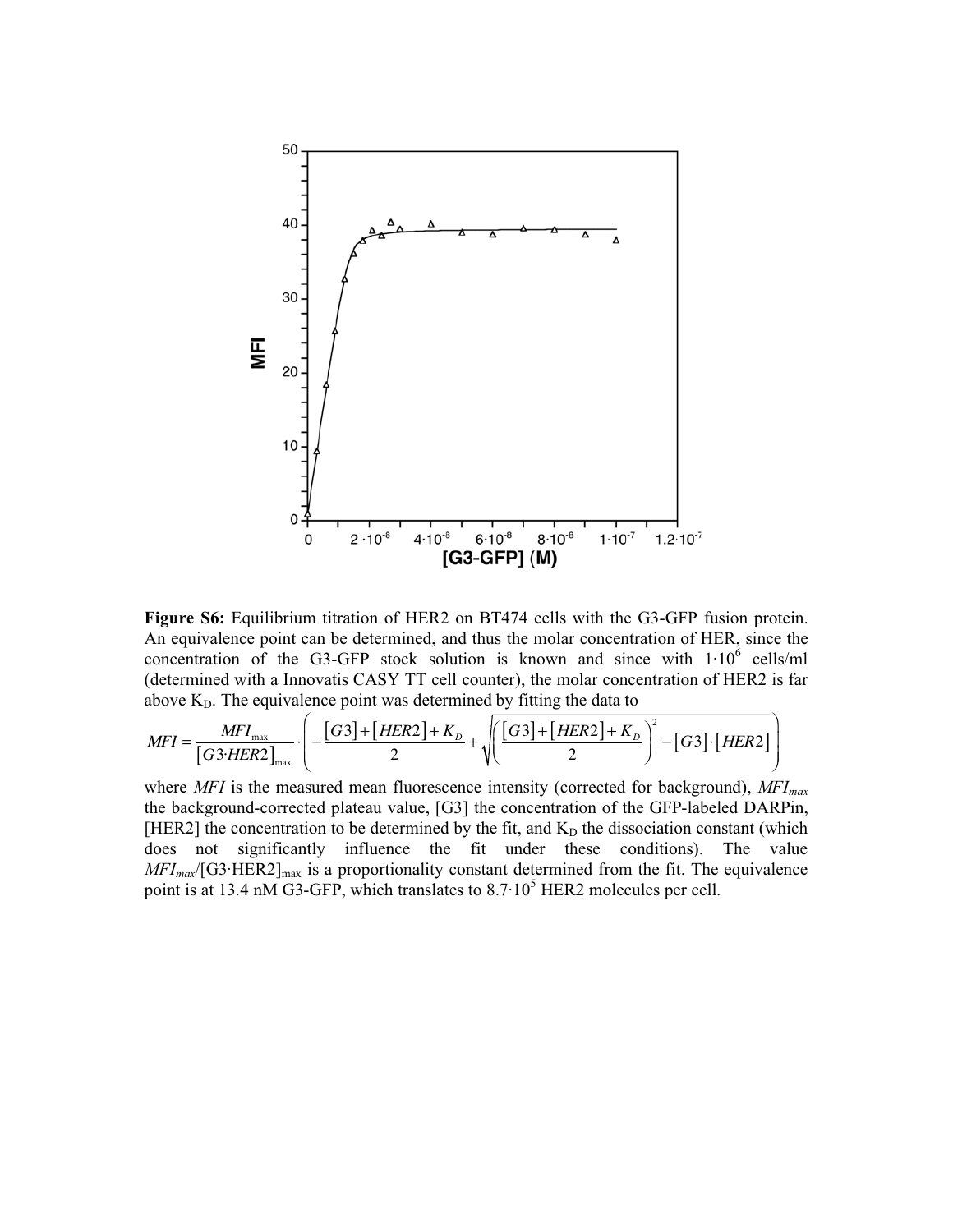

**Figure S7:** Stability of DARPins in human serum. DARPins were incubated at 15 μM in human serum for up to four weeks at 37°C. Samples were withdrawn and frozen at day 2, 7 and 28. Dilution series were made for each DARPin (because of the different affinities) and ELISAs with coated HER2 were carried out. To be able to measure active DARPin concentrations, values in the linear range of the ELISA are plotted (0.1 -1 nM, depending on the mutant).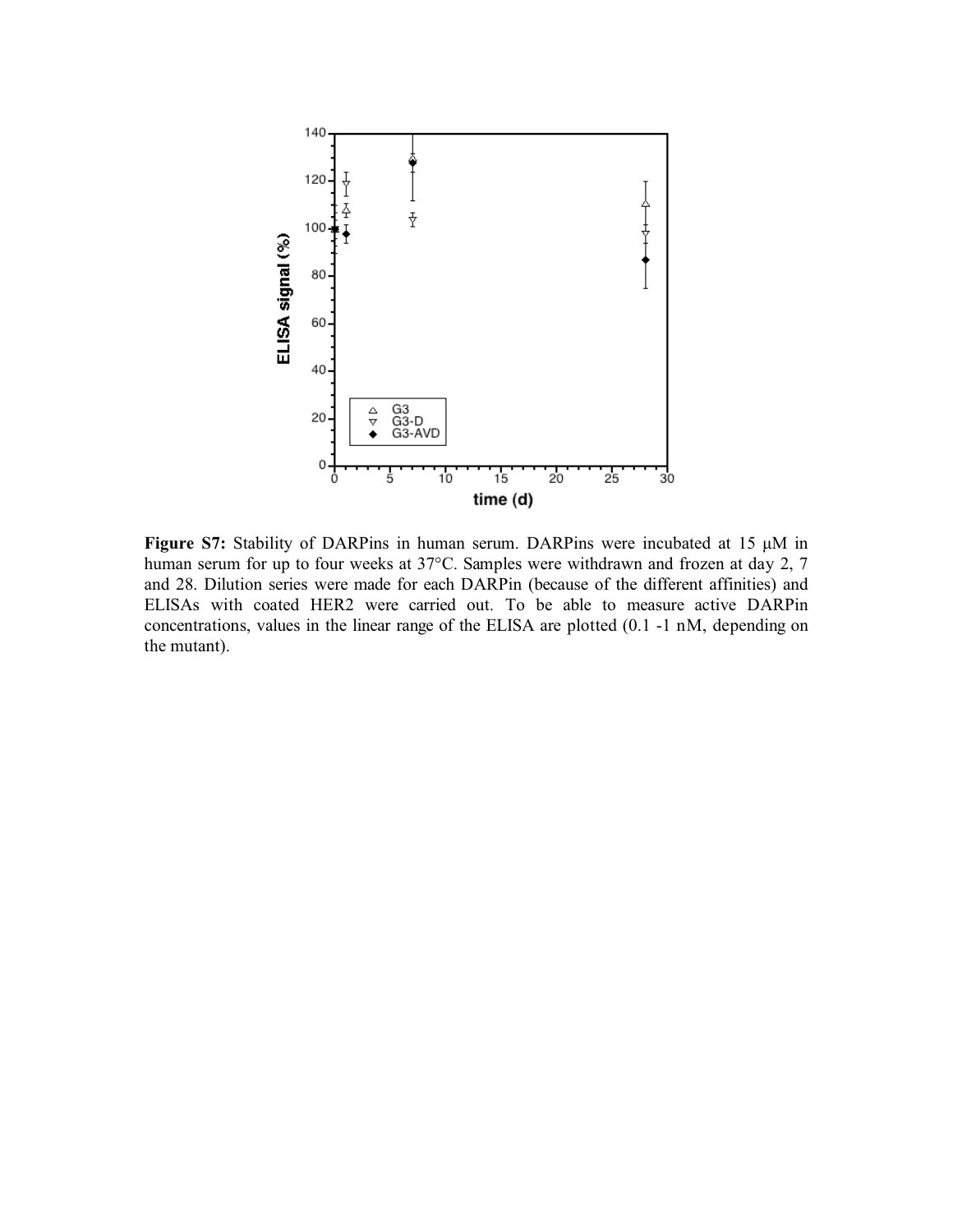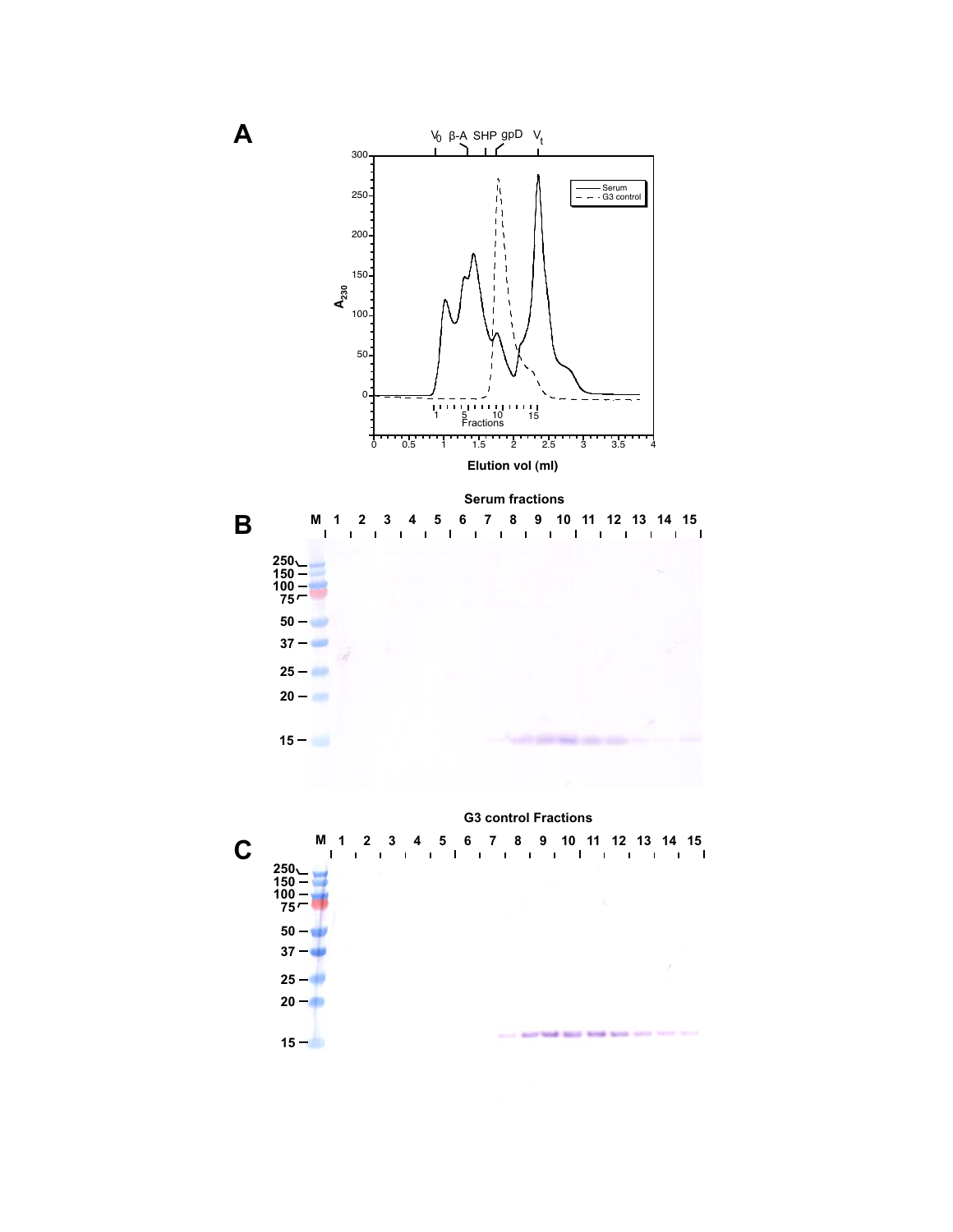**Figure S8:** Stability of DARPins after a 4 week incubation in human serum at 37°C. As an example, G3 is shown. The DARPins were incubated at about  $15 \mu M$  in human serum at  $37 \text{ °C}$ , and after 4 weeks, the serum was analyzed. To investigate whether the DARPin might have aggregated, DARPins were enriched from the serum by IMAC and the elution fraction analyzed by analytical size exclusion chromatography on a Superdex 200 PC column (A). The void volume  $V_0$  and total column volume  $V_t$  are indicated above the graph, as are the elution void volume *V*<sub>0</sub> and total column volume *V*<sub>t</sub> are indicated above the graph, as are the elution volumes of the marker proteins (β-amylase (β-A) 200 kDa; SHP 49 kDa; gpD 17.3 kDa). The DARPin enriched by IMAC from serum is still accompanied by many other proteins, and thus the DARPin was detected by western blot (**B**). The fractions correspond to those in (**A**). As a control, fresh DARPin G3 was analyzed on a Superdex 200 PC column in the same way (**C**). It can be seen that the DARPin elutes in the same fractions as before the serum incubation.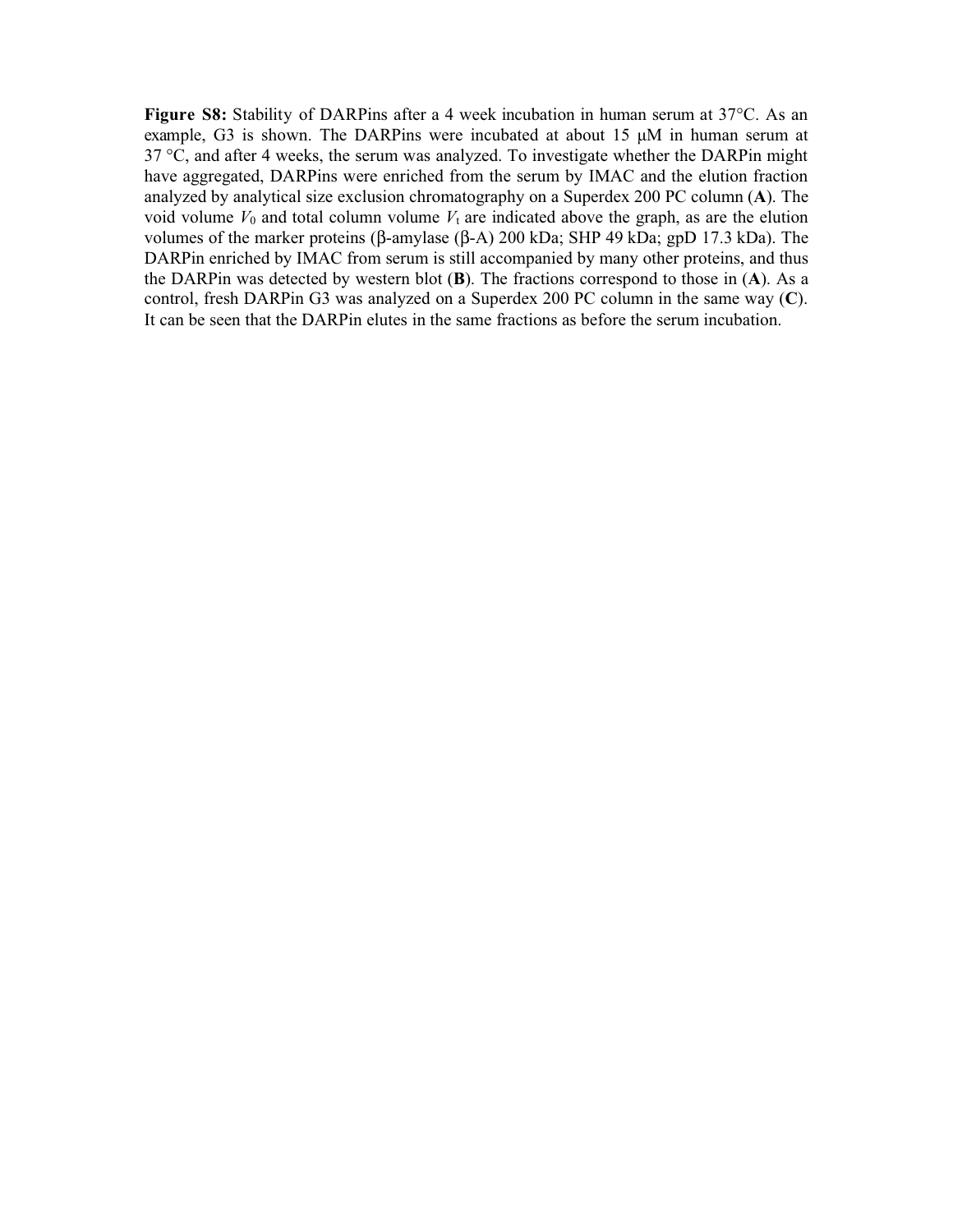

**Figure S9:** Stability of the bivalent DARPin G3-G3. The bivalent DARPin G3-G3 was incubated at about 280 μM in PBS buffer for 3 weeks at either 4°C, room temperature (RT) or 37°C. After this time, the samples were analyzed at 10 μM by analytical size exclusion chromatography on a Superdex  $200$  PC column. The void volume  $V_0$  and total column volume  $V_t$  are indicated above the graph, as are the elution volumes of the marker proteins ( $\beta$ -amylase  $(B-A)$ ) 200 kDa: SHP 49 kDa:  $\sigma D$  17.3 kDa) (β-A) 200 kDa; SHP 49 kDa; gpD 17.3 kDa).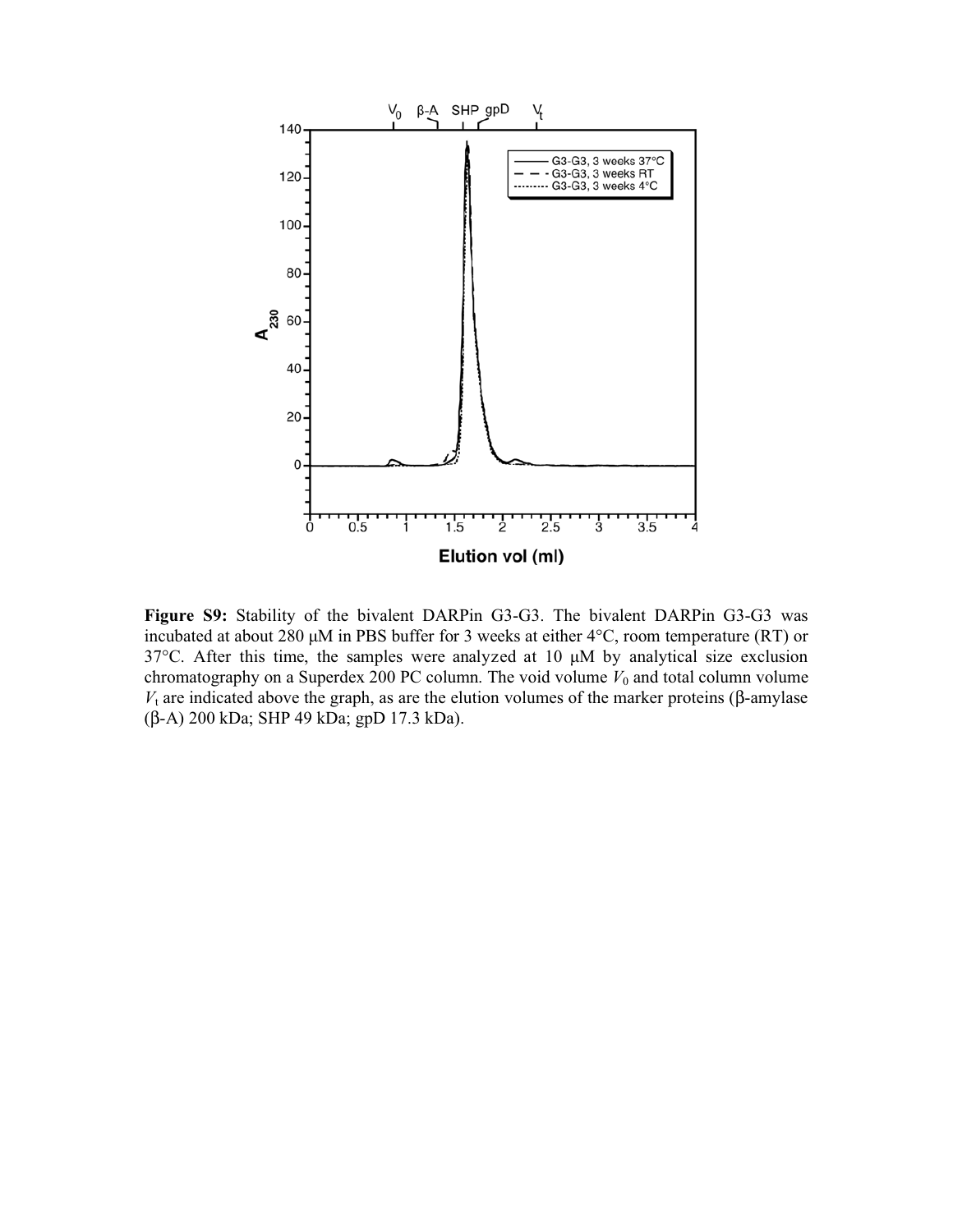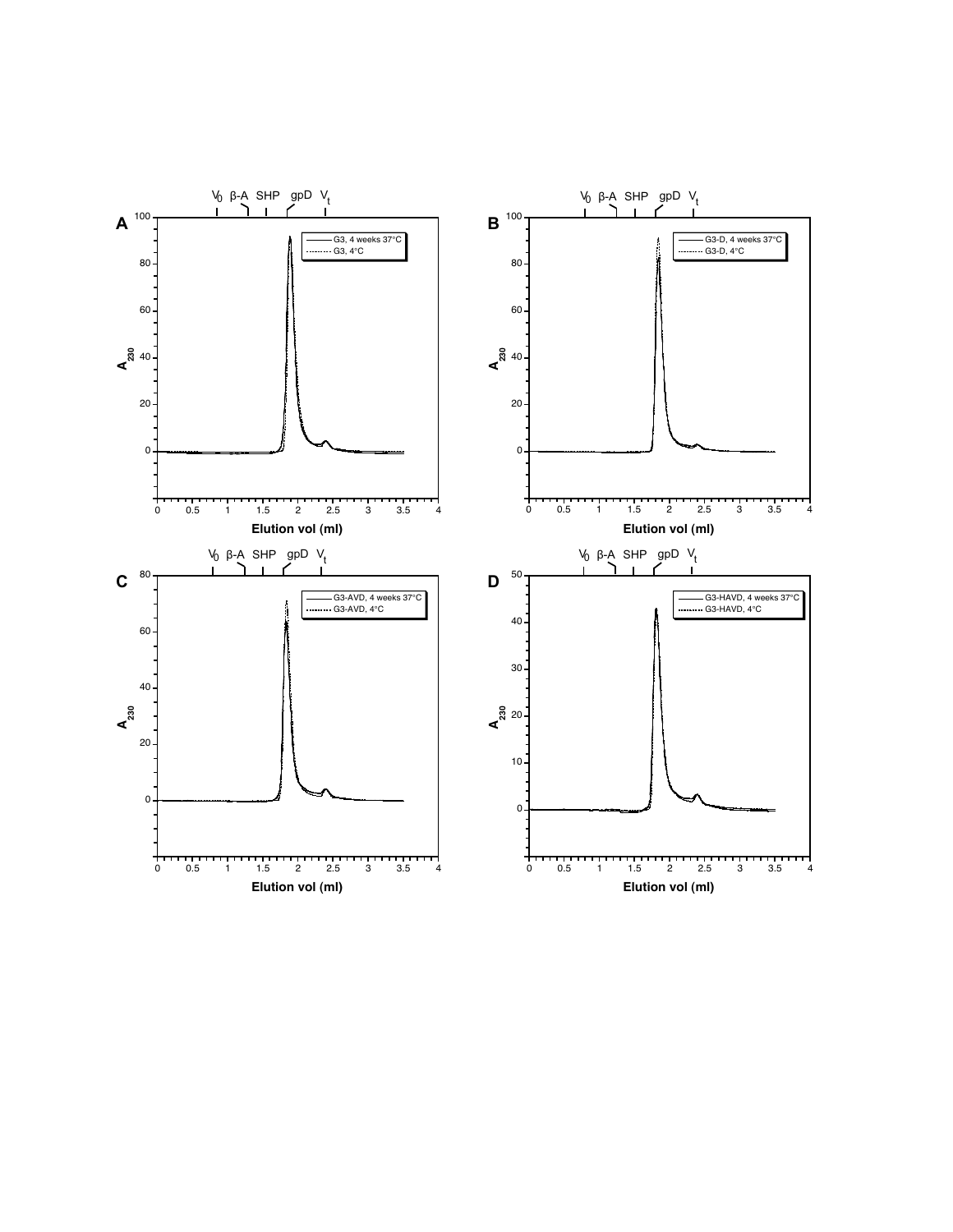**Figure S10:** The monovalent DARPins G3, G3-D, G3-AVD and G3-HAVD were incubated at about 15 μM in PBS buffer for 4 weeks at 37°C. After this time, the samples were analyzed by analytical size exclusion chromatography on a Superdex 200 PC column and compared to a sample that had been kept at  $4^{\circ}$ C. The void volume  $V_0$  and total column volume  $V_t$  are indicated above the graph, as are the elution volumes of the marker proteins ( $\beta$ -amylase ( $\beta$ -A) 200 kDa; SHP 49 kDa; gpD 17.3 kDa). The small peak at the total volume is residual imidazole, as these samples were purified only by IMAC. Gel filtration was carried out on a Superdex-200 column on an ETTAN system or ÄKTAmicro system (GE Healthcare).